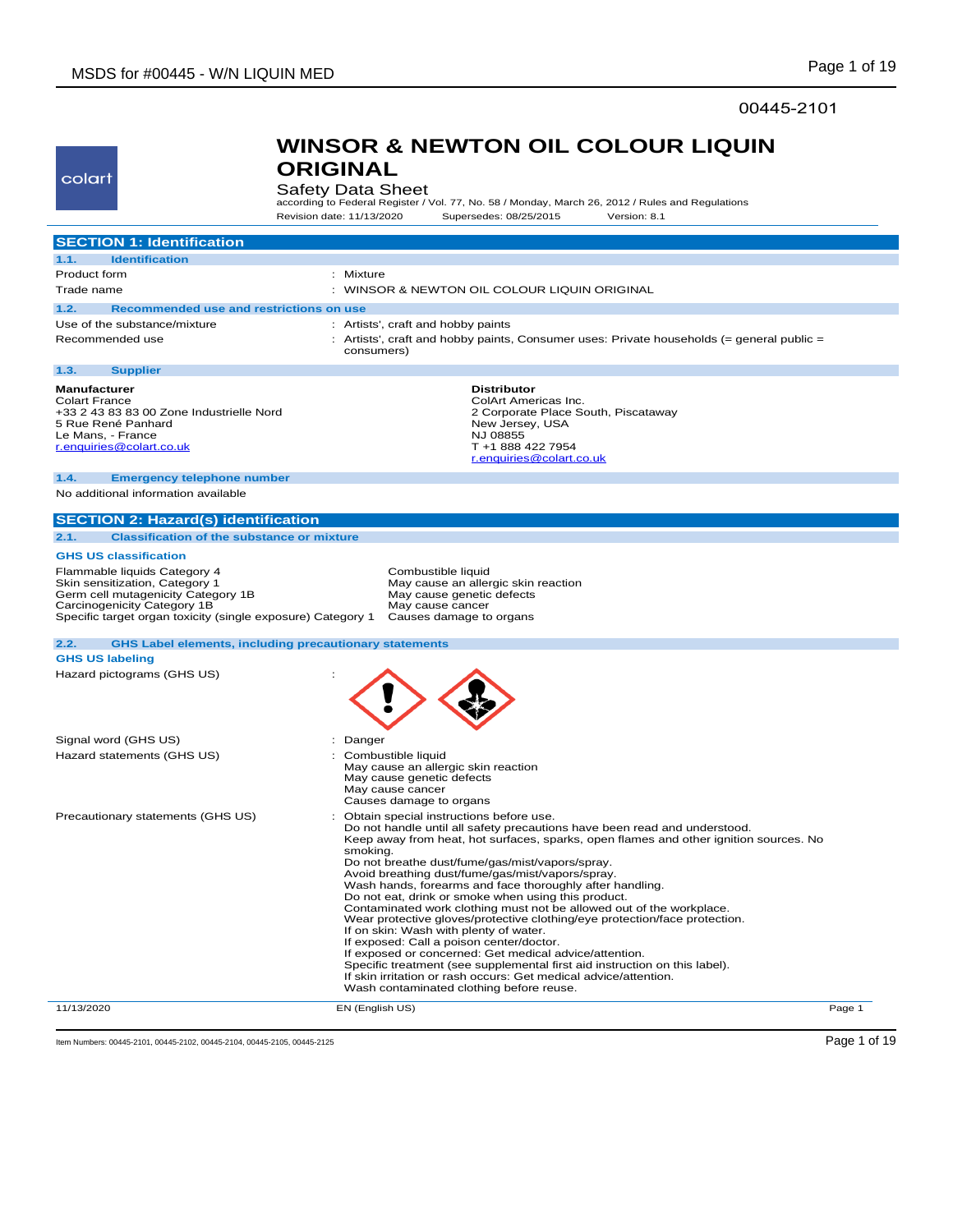Safety Data Sheet

according to Federal Register / Vol. 77, No. 58 / Monday, March 26, 2012 / Rules and Regulations

In case of fire: Use media other than water to extinguish.

Store in a well-ventilated place. Keep cool. Store locked up.

Dispose of contents/container to hazardous or special waste collection point, in accordance with local, regional, national and/or international regulation.

**2.3. Other hazards which do not result in classification**

No additional information available

**2.4. Unknown acute toxicity (GHS US)**

Not applicable

**SECTION 3: Composition/Information on ingredients**

**3.1. Substances** Not applicable

| 3.2.<br><b>Mixtures</b>                             |                           |               |                                                                                                             |
|-----------------------------------------------------|---------------------------|---------------|-------------------------------------------------------------------------------------------------------------|
| <b>Name</b>                                         | <b>Product identifier</b> | $\frac{9}{6}$ | <b>GHS US classification</b>                                                                                |
| C11 - 14 n-alk iso alkanes, cyclics, < 2% aromatics |                           | $30 - 50$     | Muta. 1B, H340<br>Carc, 1B, H350<br>STOT SE 1, H370<br>Asp. Tox. 1, H304                                    |
| <b>XYLENE</b>                                       | (CAS-No.) 1330-20-7       | $<$ 3         | Flam. Lig. 3, H226<br>Acute Tox. 4 (Dermal), H312<br>Acute Tox. 4 (Inhalation), H332<br>Skin Irrit. 2, H315 |
| 2-Butanone oxime                                    | (CAS-No.) 96-29-7         | $0.1 - 1$     | Acute Tox. 4 (Dermal), H312<br>Eye Dam. 1, H318<br>Skin Sens. 1, H317<br>Muta. 2, H341<br>Carc. 2. H351     |

Note P : The classification as a carcinogen or mutagen need not apply if it can be shown that the substance contains less than 0,1 % w/w benzene (EINECS No 200-753-7).

Full text of hazard classes and H-statements : see section 16

| <b>SECTION 4: First-aid measures</b>                                    |                                                                                                                                                                                    |     |  |
|-------------------------------------------------------------------------|------------------------------------------------------------------------------------------------------------------------------------------------------------------------------------|-----|--|
| <b>Description of first aid measures</b><br>4.1.                        |                                                                                                                                                                                    |     |  |
| First-aid measures general                                              | : Never give anything by mouth to an unconscious person. If you feel unwell, seek medical<br>advice (show the label where possible).                                               |     |  |
| First-aid measures after inhalation                                     | : Allow affected person to breathe fresh air. Allow the victim to rest.                                                                                                            |     |  |
| First-aid measures after skin contact                                   | : Remove affected clothing and wash all exposed skin area with mild soap and water, followed<br>by warm water rinse. Repeated exposure may cause skin dryness or cracking.         |     |  |
| First-aid measures after eye contact                                    | : Rinse immediately with plenty of water. Obtain medical attention if pain, blinking or redness<br>persists.                                                                       |     |  |
| First-aid measures after ingestion                                      | : Rinse mouth out with water. In all cases of doubt, or when symptoms persist, seek medical<br>attention. Rinse mouth. Do NOT induce vomiting. Obtain emergency medical attention. |     |  |
| 4.2.<br>Most important symptoms and effects (acute and delayed)         |                                                                                                                                                                                    |     |  |
| Potential Adverse human health effects and<br>symptoms                  | : Based on available data, the classification criteria are not met.                                                                                                                |     |  |
| Symptoms/effects after skin contact                                     | : May cause an allergic skin reaction.                                                                                                                                             |     |  |
| 4.3.<br>Immediate medical attention and special treatment, if necessary |                                                                                                                                                                                    |     |  |
| Treat symptomatically.                                                  |                                                                                                                                                                                    |     |  |
| <b>SECTION 5: Fire-fighting measures</b>                                |                                                                                                                                                                                    |     |  |
| Suitable (and unsuitable) extinguishing media<br>5.1.                   |                                                                                                                                                                                    |     |  |
| Suitable extinguishing media                                            | : Foam. Dry powder. Carbon dioxide. Water spray. Sand.                                                                                                                             |     |  |
| Unsuitable extinguishing media                                          | : Do not use a heavy water stream.                                                                                                                                                 |     |  |
| Specific hazards arising from the chemical<br>5.2.                      |                                                                                                                                                                                    |     |  |
| Fire hazard                                                             | : Combustible liquid                                                                                                                                                               |     |  |
| Reactivity                                                              | : The product is non-reactive under normal conditions of use, storage and transport.                                                                                               |     |  |
| 11/13/2020                                                              | EN (English US)                                                                                                                                                                    | 2/7 |  |

Item Numbers: 00445-2101, 00445-2102, 00445-2104, 00445-2105, 00445-2125 Page 2 of 19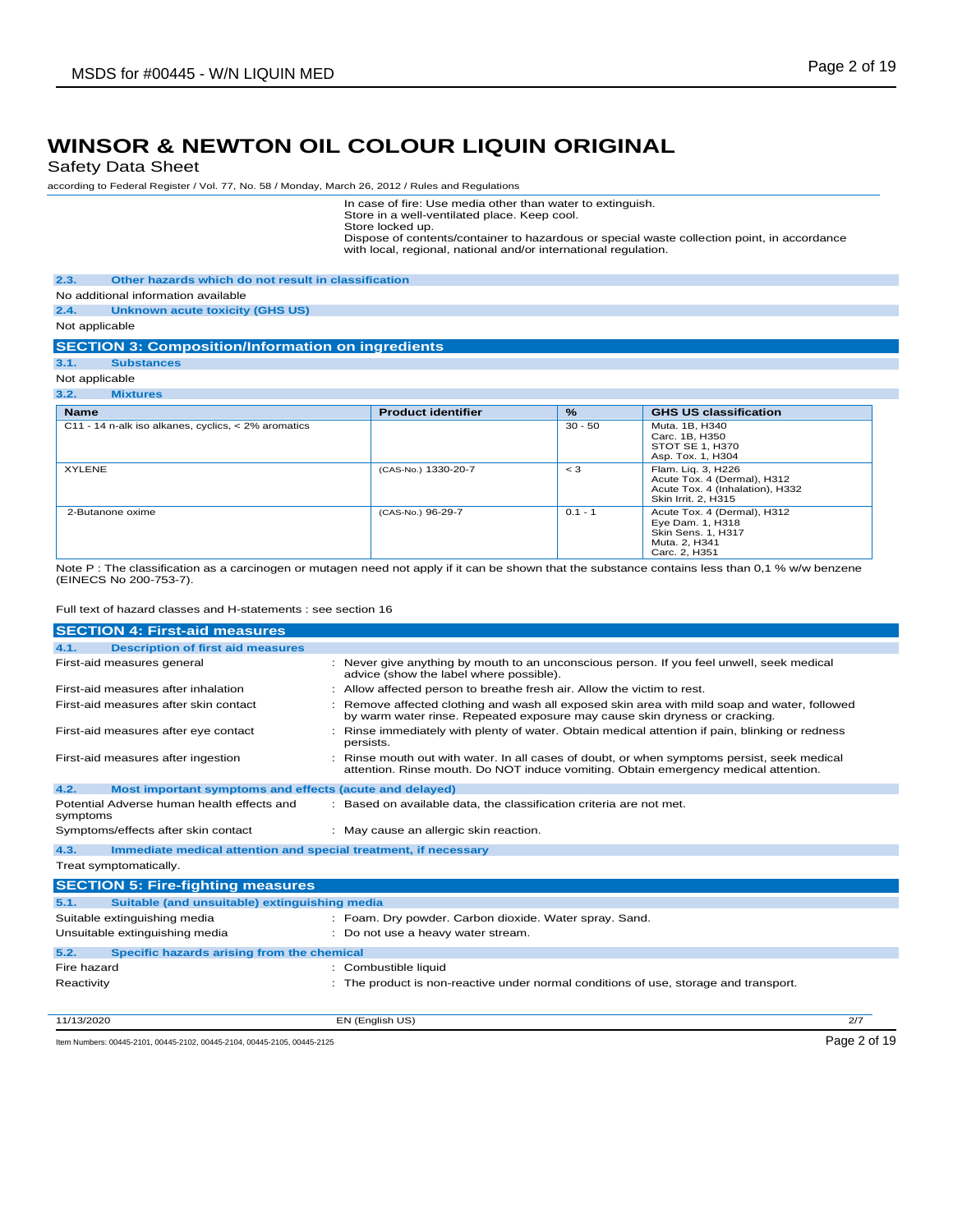Safety Data Sheet

according to Federal Register / Vol. 77, No. 58 / Monday, March 26, 2012 / Rules and Regulations

| 5.3.                                                                        | Special protective equipment and precautions for fire-fighters               |                                                                                                                                                                                                       |  |  |
|-----------------------------------------------------------------------------|------------------------------------------------------------------------------|-------------------------------------------------------------------------------------------------------------------------------------------------------------------------------------------------------|--|--|
|                                                                             | Firefighting instructions                                                    | : Use water spray or fog for cooling exposed containers. Exercise caution when fighting any<br>chemical fire. Prevent fire-fighting water from entering environment.                                  |  |  |
|                                                                             | Protection during firefighting                                               | Do not enter fire area without proper protective equipment, including respiratory protection.                                                                                                         |  |  |
|                                                                             | <b>SECTION 6: Accidental release measures</b>                                |                                                                                                                                                                                                       |  |  |
| 6.1.                                                                        | Personal precautions, protective equipment and emergency procedures          |                                                                                                                                                                                                       |  |  |
| 6.1.1.                                                                      | For non-emergency personnel                                                  |                                                                                                                                                                                                       |  |  |
|                                                                             | <b>Emergency procedures</b>                                                  | : Evacuate unnecessary personnel.                                                                                                                                                                     |  |  |
| 6.1.2.                                                                      | For emergency responders                                                     |                                                                                                                                                                                                       |  |  |
|                                                                             | Protective equipment                                                         | : Equip cleanup crew with proper protection.                                                                                                                                                          |  |  |
|                                                                             | <b>Emergency procedures</b>                                                  | : Ventilate area.                                                                                                                                                                                     |  |  |
| 6.2.                                                                        | <b>Environmental precautions</b>                                             |                                                                                                                                                                                                       |  |  |
|                                                                             |                                                                              | Prevent entry to sewers and public waters. Notify authorities if liquid enters sewers or public waters.                                                                                               |  |  |
| 6.3.                                                                        | Methods and material for containment and cleaning up                         |                                                                                                                                                                                                       |  |  |
|                                                                             | Methods for cleaning up                                                      | : Soak up spills with inert solids, such as clay or diatomaceous earth as soon as possible. Collect<br>spillage. Store away from other materials.                                                     |  |  |
| 6.4.                                                                        | <b>Reference to other sections</b>                                           |                                                                                                                                                                                                       |  |  |
|                                                                             | See Heading 8. Exposure controls and personal protection.                    |                                                                                                                                                                                                       |  |  |
|                                                                             | <b>SECTION 7: Handling and storage</b>                                       |                                                                                                                                                                                                       |  |  |
| 7.1.                                                                        | <b>Precautions for safe handling</b>                                         |                                                                                                                                                                                                       |  |  |
|                                                                             | Precautions for safe handling                                                | : Wash hands and other exposed areas with mild soap and water before eating, drinking or<br>smoking and when leaving work. Provide good ventilation in process area to prevent formation<br>of vapor. |  |  |
| 7.2.<br><b>Conditions for safe storage, including any incompatibilities</b> |                                                                              |                                                                                                                                                                                                       |  |  |
|                                                                             | Storage conditions                                                           | : Keep only in the original container in a cool, well ventilated place away from : Keep container<br>closed when not in use.                                                                          |  |  |
|                                                                             | Incompatible products                                                        | Strong bases. Strong acids.                                                                                                                                                                           |  |  |
|                                                                             | Incompatible materials                                                       | : Sources of ignition. Direct sunlight.                                                                                                                                                               |  |  |
|                                                                             | <b>SECTION 8: Exposure controls/personal protection</b>                      |                                                                                                                                                                                                       |  |  |
| 8.1.                                                                        | <b>Control parameters</b>                                                    |                                                                                                                                                                                                       |  |  |
|                                                                             |                                                                              |                                                                                                                                                                                                       |  |  |
|                                                                             | Additional information                                                       | : There exist no exposure limits for this material                                                                                                                                                    |  |  |
| 8.2.                                                                        | <b>Appropriate engineering controls</b>                                      |                                                                                                                                                                                                       |  |  |
|                                                                             | No additional information available                                          |                                                                                                                                                                                                       |  |  |
| 8.3.                                                                        | <b>Individual protection measures/Personal protective equipment</b>          |                                                                                                                                                                                                       |  |  |
|                                                                             | Personal protective equipment:                                               |                                                                                                                                                                                                       |  |  |
|                                                                             | Avoid all unnecessary exposure.                                              |                                                                                                                                                                                                       |  |  |
|                                                                             |                                                                              |                                                                                                                                                                                                       |  |  |
|                                                                             | Hand protection:                                                             |                                                                                                                                                                                                       |  |  |
|                                                                             | Wear protective gloves.                                                      |                                                                                                                                                                                                       |  |  |
|                                                                             | Eye protection:                                                              |                                                                                                                                                                                                       |  |  |
|                                                                             | Avoid contact with eyes                                                      |                                                                                                                                                                                                       |  |  |
|                                                                             | Other information:                                                           |                                                                                                                                                                                                       |  |  |
|                                                                             | Do not eat, drink or smoke during use. Ensure there is adequate ventilation. |                                                                                                                                                                                                       |  |  |
|                                                                             |                                                                              |                                                                                                                                                                                                       |  |  |
|                                                                             |                                                                              |                                                                                                                                                                                                       |  |  |

11/13/2020 EN (English US) 3/7

Item Numbers: 00445-2101, 00445-2102, 00445-2104, 00445-2105, 00445-2125 Page 3 of 19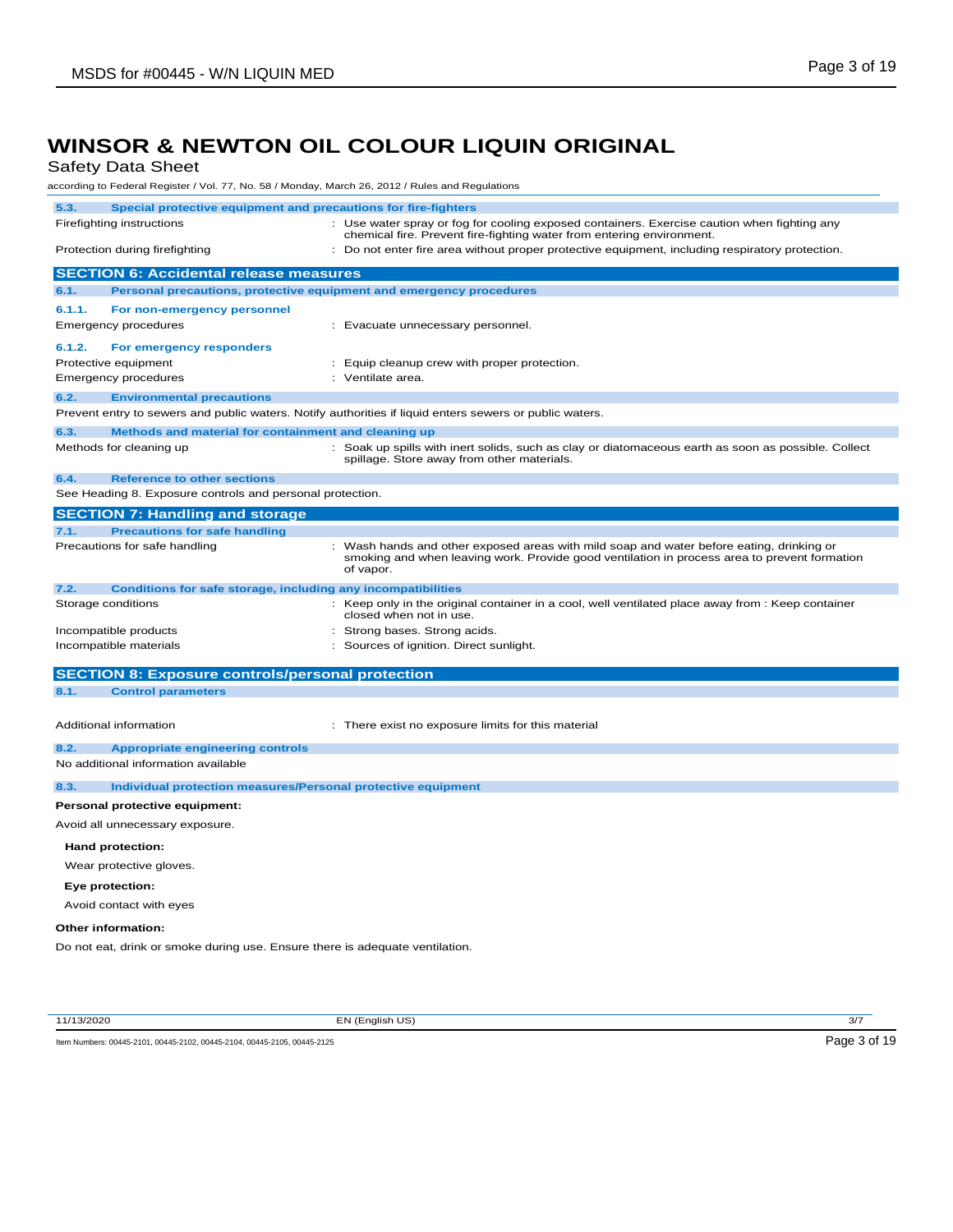Safety Data Sheet

according to Federal Register / Vol. 77, No. 58 / Monday, March 26, 2012 / Rules and Regulations

| <b>SECTION 9: Physical and chemical properties</b>                                 |                                        |              |
|------------------------------------------------------------------------------------|----------------------------------------|--------------|
| 9.1.<br>Information on basic physical and chemical properties                      |                                        |              |
| Physical state                                                                     | : Liquid                               |              |
| Appearance                                                                         | : Liquid.                              |              |
|                                                                                    | light brown                            |              |
|                                                                                    | characteristic                         |              |
| Odor threshold                                                                     | No data available                      |              |
| рH                                                                                 | No data available                      |              |
| Melting point                                                                      | No data available                      |              |
| Freezing point                                                                     | No data available                      |              |
| Boiling point                                                                      | No data available                      |              |
| Flash point                                                                        | 72 °C<br>÷                             |              |
| Relative evaporation rate (butyl acetate=1)                                        | No data available                      |              |
| Flammability (solid, gas)                                                          | Non flammable.<br>÷                    |              |
| Vapor pressure                                                                     | No data available                      |              |
| Relative vapor density at 20 °C                                                    | No data available                      |              |
| Relative density                                                                   | No data available                      |              |
| Solubility                                                                         | No data available                      |              |
| Log Pow                                                                            | No data available                      |              |
| Auto-ignition temperature                                                          | No data available                      |              |
| Decomposition temperature                                                          | No data available                      |              |
| Viscosity, kinematic                                                               | $> 20.5$ mm <sup>2</sup> /s            |              |
| Viscosity, dynamic                                                                 | No data available                      |              |
| <b>Explosion limits</b>                                                            | No data available                      |              |
| <b>Explosive properties</b>                                                        | No data available                      |              |
| Oxidizing properties                                                               | No data available                      |              |
| 9.2.<br><b>Other information</b>                                                   |                                        |              |
| VOC content                                                                        | $: 0.1\%$                              |              |
| <b>SECTION 10: Stability and reactivity</b>                                        |                                        |              |
| 10.1.<br><b>Reactivity</b>                                                         |                                        |              |
| The product is non-reactive under normal conditions of use, storage and transport. |                                        |              |
| 10.2.<br><b>Chemical stability</b>                                                 |                                        |              |
| Stable at ambient temperature and under normal conditions of use. Not established. |                                        |              |
| 10.3.<br><b>Possibility of hazardous reactions</b>                                 |                                        |              |
| None under normal use. Not established.                                            |                                        |              |
| 10.4.<br><b>Conditions to avoid</b>                                                |                                        |              |
| Direct sunlight. Extremely high or low temperatures.                               |                                        |              |
| 10.5.<br><b>Incompatible materials</b>                                             |                                        |              |
| Strong acids. Strong bases.                                                        |                                        |              |
| 10.6.<br><b>Hazardous decomposition products</b>                                   |                                        |              |
| Carbon monoxide. Carbon dioxide. fume.                                             |                                        |              |
| <b>SECTION 11: Toxicological information</b>                                       |                                        |              |
| 11.1.<br><b>Information on toxicological effects</b>                               |                                        |              |
| Acute toxicity (oral)                                                              | : Not classified                       |              |
| Acute toxicity (dermal)                                                            | : Not classified                       |              |
| Acute toxicity (inhalation)                                                        | : Not classified                       |              |
| Skin corrosion/irritation                                                          | : Not classified                       |              |
| Serious eye damage/irritation                                                      | : Not classified                       |              |
| Respiratory or skin sensitization                                                  | : May cause an allergic skin reaction. |              |
| 11/13/2020                                                                         | EN (English US)                        | 4/7          |
| Item Numbers: 00445-2101, 00445-2102, 00445-2104, 00445-2105, 00445-2125           |                                        | Page 4 of 19 |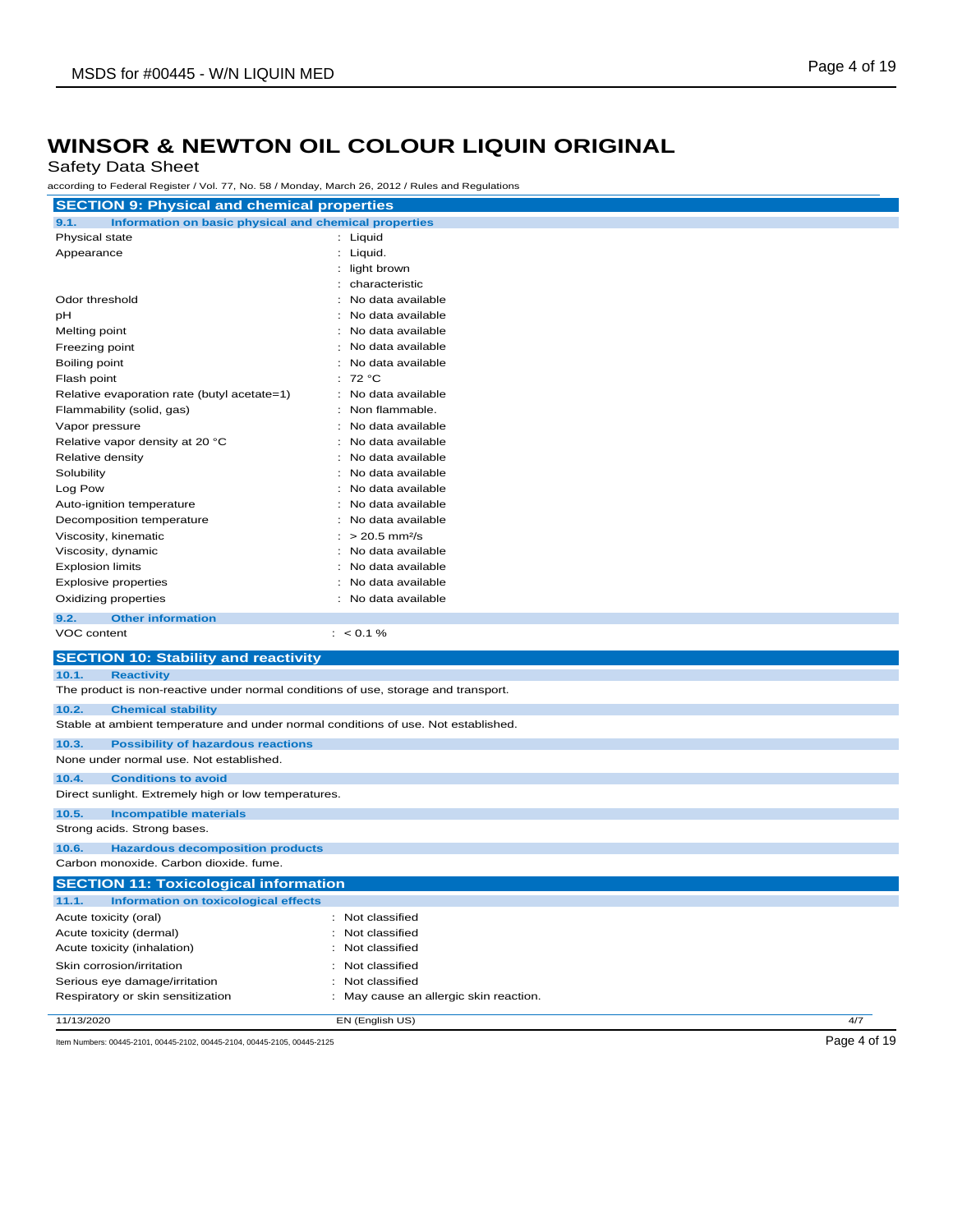Safety Data Sheet

according to Federal Register / Vol. 77, No. 58 / Monday, March 26, 2012 / Rules and Regulations

| Germ cell mutagenicity                              | : May cause genetic defects.                                      |
|-----------------------------------------------------|-------------------------------------------------------------------|
| Carcinogenicity                                     | May cause cancer.                                                 |
| Reproductive toxicity                               | Not classified<br>٠                                               |
| STOT-single exposure                                | Causes damage to organs.                                          |
|                                                     |                                                                   |
| C11 - 14 n-alk iso alkanes, cyclics, < 2% aromatics |                                                                   |
| STOT-single exposure                                | Causes damage to organs.                                          |
|                                                     |                                                                   |
| STOT-repeated exposure                              | Not classified                                                    |
|                                                     |                                                                   |
|                                                     |                                                                   |
| Aspiration hazard                                   | Not classified                                                    |
| Viscosity, kinematic                                | $: > 20.5$ mm <sup>2</sup> /s                                     |
| Potential Adverse human health effects and          | Based on available data, the classification criteria are not met. |
| symptoms                                            |                                                                   |
| Symptoms/effects after skin contact                 | : May cause an allergic skin reaction.                            |
| <b>SECTION 12: Ecological information</b>           |                                                                   |
|                                                     |                                                                   |
| 12.1.<br><b>Toxicity</b>                            |                                                                   |

No additional information available

#### **12.2. Persistence and degradability WINSOR & NEWTON OIL COLOUR LIQUIN ORIGINAL**<br>**Persistence and degradability** | Not established. Persistence and degradability

| 12.3.                                      | <b>Bioaccumulative potential</b> |                  |
|--------------------------------------------|----------------------------------|------------------|
| WINSOR & NEWTON OIL COLOUR LIQUIN ORIGINAL |                                  |                  |
|                                            | Bioaccumulative potential        | Not established. |
|                                            |                                  |                  |

| 12.4. | Mobility in soil                    |  |
|-------|-------------------------------------|--|
|       | No additional information available |  |

**12.5. Other adverse effects**

Other information **contact to the environment.** The environment of the environment.

|       | <b>SECTION 13: Disposal considerations</b> |                                                                         |  |  |
|-------|--------------------------------------------|-------------------------------------------------------------------------|--|--|
| 13.1. | <b>Disposal methods</b>                    |                                                                         |  |  |
|       | Product/Packaging disposal recommendations | Dispose in a safe manner in accordance with local/national regulations. |  |  |
|       | Ecology - waste materials                  | : Avoid release to the environment.                                     |  |  |
|       |                                            |                                                                         |  |  |

11/13/2020 EN (English US) 5/7

Item Numbers: 00445-2101, 00445-2102, 00445-2104, 00445-2105, 00445-2125 Page 5 of 19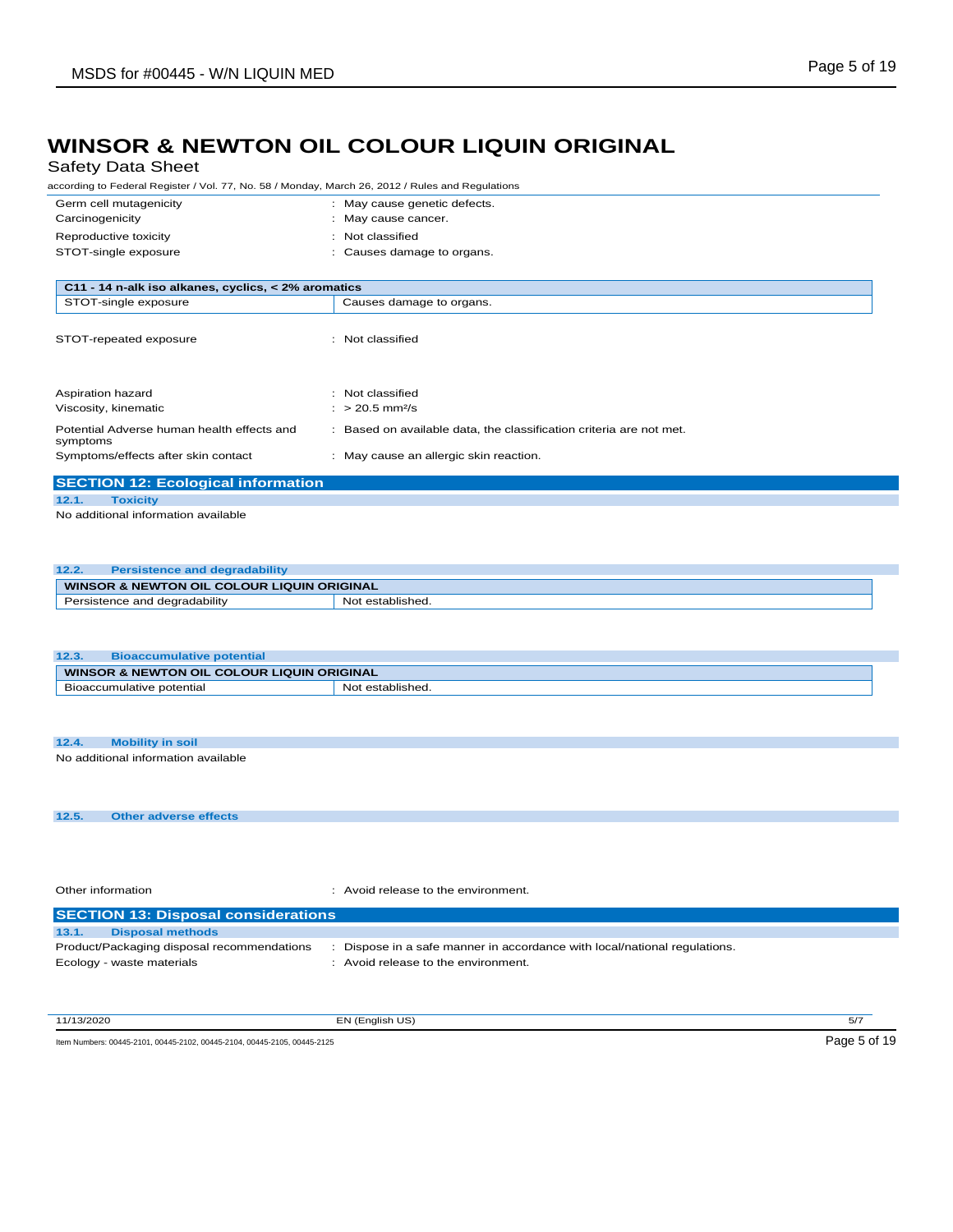Safety Data Sheet

according to Federal Register / Vol. 77, No. 58 / Monday, March 26, 2012 / Rules and Regulations

**Department of Transportation (DOT)**

**SECTION 14: Transport information**

In accordance with DOT

Not regulated

**Transportation of Dangerous Goods**

Not regulated

**Transport by sea**

Not regulated

**Air transport**

Not regulated

**SECTION 15: Regulatory information 15.1. US Federal regulations**



This product has been evaluated by a toxicologist and labelled for acute and chronic health hazards in accordance with the Labelling of Hazardous art materials Regulation and Federal Regulation 16 CFR 1500.14 of the Federal Hazardous Substance Act. This product conforms to ASTM D-4236 Standard Practice for Labelling Art Materials. **WARNING: COMBUSTIBLE. MAY BE HARMFUL IF SWALLOWED. VAPOR HARMFUL. SKIN IRRITANT. Contains: PETROLEUM DISTILLATES.** PRECAUTIONS: Wash hands immediately after use. When using wear impermeable protective gloves. Avoid ingestion. Do not store or use near heat or flame. Use only with adequate ventilation. **KEEP OUT OF REACH OF CHILDREN.** FIRST AID TREATMENT: If inhalation symptoms occur, move to fresh air. If symptoms persist, see a physician. If skin contact occurs wash with soap and water for 5 mintues. If swallowed, get prompt medical attention. For further health information only call 1-888-422-7954 Piscataway NJ 08855.

11/13/2020 EN (English US) 6/7

Item Numbers: 00445-2101, 00445-2102, 00445-2104, 00445-2105, 00445-2125 Page 6 of 19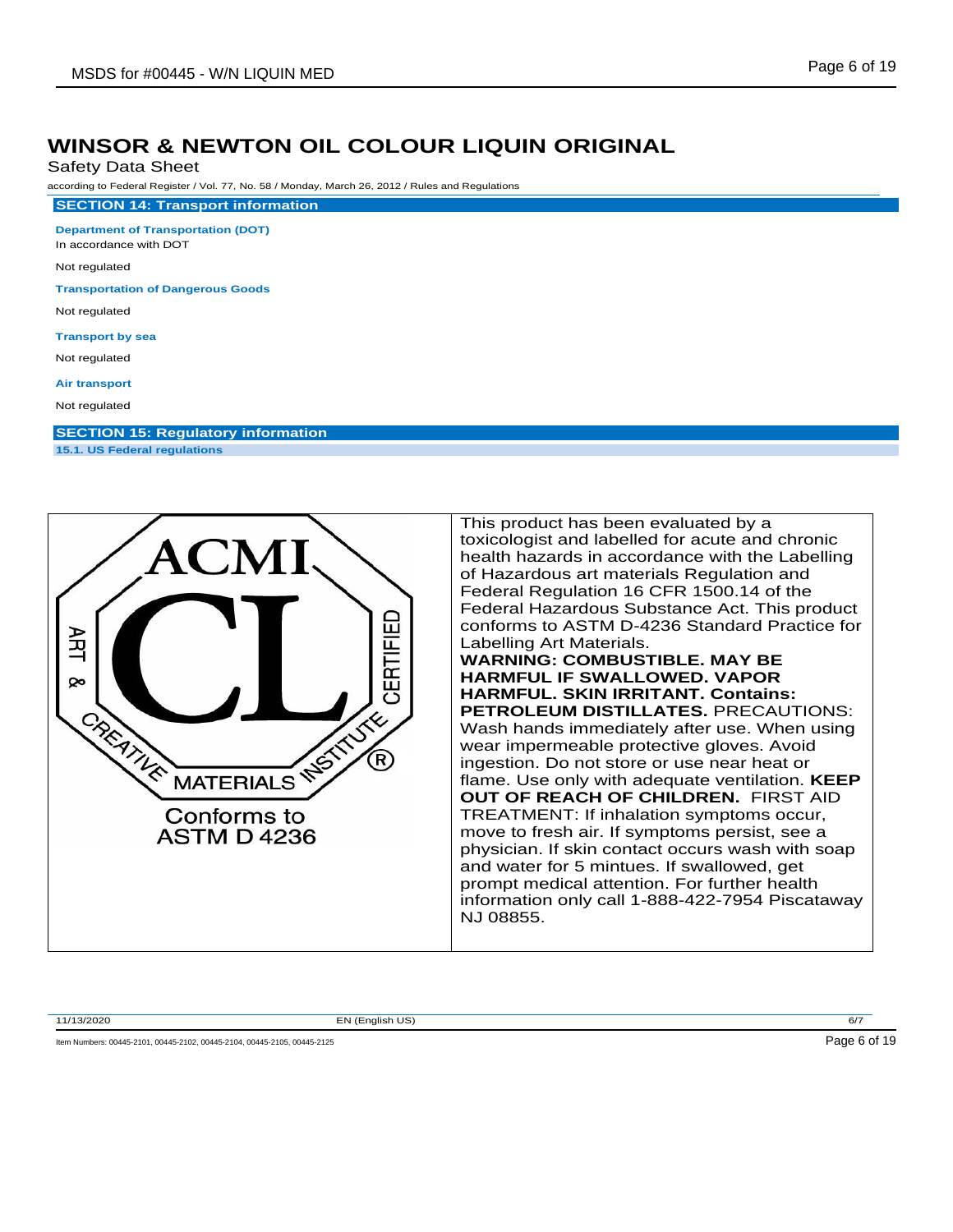Safety Data Sheet

according to Federal Register / Vol. 77, No. 58 / Monday, March 26, 2012 / Rules and Regulations

**15.2. International regulations CANADA** No additional information available

**EU-Regulations** No additional information available

**National regulations** No additional information available

**15.3. US State regulations**

No additional information available

|  |  | <b>SECTION 16: Other information</b> |
|--|--|--------------------------------------|
|--|--|--------------------------------------|

according to Federal Register / Vol. 77, No. 58 / Monday, March 26, 2012 / Rules and Regulations

| <b>Revision date</b> | : 11/13/2020                                                                                                                                                                                                                                                                            |
|----------------------|-----------------------------------------------------------------------------------------------------------------------------------------------------------------------------------------------------------------------------------------------------------------------------------------|
| Data sources         | : REGULATION (EC) No 1272/2008 OF THE EUROPEAN PARLIAMENT AND OF THE<br>COUNCIL of 16 December 2008 on classification, labeling and packaging of substances and<br>mixtures, amending and repealing Directives 67/548/EEC and 1999/45/EC, and amending<br>Regulation (EC) No 1907/2006. |
| Other information    | None.                                                                                                                                                                                                                                                                                   |

US SDS LHAMA

This information is based on our current knowledge and is intended to describe the product for the purposes of health, safety and environmental requirements only. It should not therefore be construed as<br>guaranteeing any sp

11/13/2020 EN (English US) 7/7

Item Numbers: 00445-2101, 00445-2102, 00445-2104, 00445-2105, 00445-2125 Page 7 of 19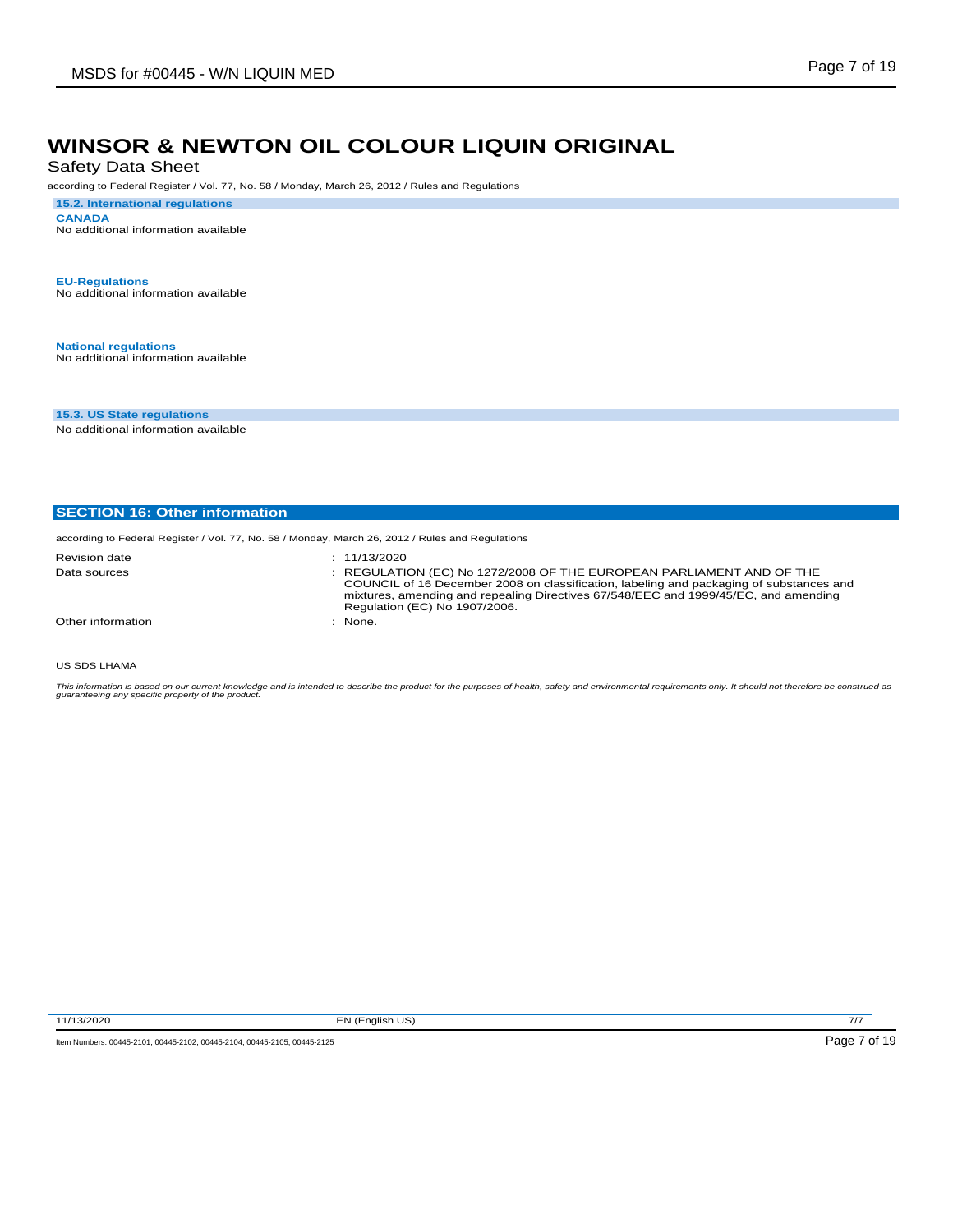# Page 8 of 19<br>MSDS for #00445 - W/N LIQUIN MED<br>**WINSOR & NEWTON OIL COLOUR LIQUIN**

| age 8 of 19 |  |  |
|-------------|--|--|
|             |  |  |

## **ORIGINAL** Safety Data Sheet<br>according to the Hazardous Products Regulation (February 11, 2015)

colart

Issue date: 11-13-2020 Version: 1.0

|                                                                                                                                                                                                                                                  | issue date: 11-13-2020<br>version: 1.u                                                                                                                                                                                                                                                                                                                                                                                                                                                                                                 |
|--------------------------------------------------------------------------------------------------------------------------------------------------------------------------------------------------------------------------------------------------|----------------------------------------------------------------------------------------------------------------------------------------------------------------------------------------------------------------------------------------------------------------------------------------------------------------------------------------------------------------------------------------------------------------------------------------------------------------------------------------------------------------------------------------|
| <b>SECTION 1: Identification</b>                                                                                                                                                                                                                 |                                                                                                                                                                                                                                                                                                                                                                                                                                                                                                                                        |
| <b>Product identifier</b><br>1.1.                                                                                                                                                                                                                |                                                                                                                                                                                                                                                                                                                                                                                                                                                                                                                                        |
| Product form                                                                                                                                                                                                                                     | : Mixture                                                                                                                                                                                                                                                                                                                                                                                                                                                                                                                              |
| Trade name                                                                                                                                                                                                                                       | WINSOR & NEWTON OIL COLOUR LIQUIN ORIGINAL                                                                                                                                                                                                                                                                                                                                                                                                                                                                                             |
| Product group                                                                                                                                                                                                                                    | : Trade product                                                                                                                                                                                                                                                                                                                                                                                                                                                                                                                        |
| Recommended use and restrictions on use<br>1.2.                                                                                                                                                                                                  |                                                                                                                                                                                                                                                                                                                                                                                                                                                                                                                                        |
| Recommended use                                                                                                                                                                                                                                  | : Artists', craft and hobby paints, Consumer uses: Private households (= general public =<br>consumers)                                                                                                                                                                                                                                                                                                                                                                                                                                |
| <b>Supplier</b><br>1.3.                                                                                                                                                                                                                          |                                                                                                                                                                                                                                                                                                                                                                                                                                                                                                                                        |
| <b>Manufacturer</b><br><b>Colart France</b><br>+33 2 43 83 83 00 Zone Industrielle Nord<br>5 Rue René Panhard<br>Le Mans - France<br>r.enquiries@colart.co.uk                                                                                    | <b>Manufacturer</b><br>ColArt Americas Inc.<br>2 Corporate Place South, Piscataway<br>New Jersey, USA<br>NJ 08855<br>T +1 888 422 7954<br>r.enquiries@colart.co.uk                                                                                                                                                                                                                                                                                                                                                                     |
| <b>Emergency telephone number</b><br>1.4.                                                                                                                                                                                                        |                                                                                                                                                                                                                                                                                                                                                                                                                                                                                                                                        |
| No additional information available                                                                                                                                                                                                              |                                                                                                                                                                                                                                                                                                                                                                                                                                                                                                                                        |
| <b>SECTION 2: Hazard identification</b>                                                                                                                                                                                                          |                                                                                                                                                                                                                                                                                                                                                                                                                                                                                                                                        |
| 2.1.<br><b>Classification of the substance or mixture</b>                                                                                                                                                                                        |                                                                                                                                                                                                                                                                                                                                                                                                                                                                                                                                        |
| <b>Classification (GHS CA)</b>                                                                                                                                                                                                                   |                                                                                                                                                                                                                                                                                                                                                                                                                                                                                                                                        |
| Flammable liquids Category 4<br>Skin sensitization, Category 1<br>Germ cell mutagenicity, Category 1<br>Carcinogenicity, Category 1<br>Specific target organ toxicity (single exposure) Category 1<br>Full text of H statements : see section 16 | H227 Combustible liquid<br>H317 May cause an allergic skin reaction<br>H340 May cause genetic defects<br>H350 May cause cancer<br>H370 Causes damage to organs                                                                                                                                                                                                                                                                                                                                                                         |
| 2.2.<br><b>GHS Label elements, including precautionary statements</b>                                                                                                                                                                            |                                                                                                                                                                                                                                                                                                                                                                                                                                                                                                                                        |
| <b>GHS CA labeling</b><br>Hazard pictograms (GHS CA)                                                                                                                                                                                             |                                                                                                                                                                                                                                                                                                                                                                                                                                                                                                                                        |
| Signal word (GHS CA)                                                                                                                                                                                                                             | : Danger                                                                                                                                                                                                                                                                                                                                                                                                                                                                                                                               |
| Hazard statements (GHS CA)                                                                                                                                                                                                                       | : H227 - Combustible liquid<br>H317 - May cause an allergic skin reaction<br>H340 - May cause genetic defects<br>H350 - May cause cancer<br>H370 - Causes damage to organs                                                                                                                                                                                                                                                                                                                                                             |
| Precautionary statements (GHS CA)                                                                                                                                                                                                                | P201 - Obtain special instructions before use.<br>P202 - Do not handle until all safety precautions have been read and understood.<br>P210 - Keep away from heat, hot surfaces, sparks, open flames and other ignition sources. No<br>smoking.<br>P102 - Keep out of reach of children<br>P403 - Store in a well-ventilated place.<br>P405 - Store locked up.<br>P501 - Dispose of contents/container to hazardous or special waste collection point, in<br>accordance with local, regional, national and/or international regulation. |
| 2.3.<br><b>Other hazards</b>                                                                                                                                                                                                                     |                                                                                                                                                                                                                                                                                                                                                                                                                                                                                                                                        |
| No additional information available                                                                                                                                                                                                              |                                                                                                                                                                                                                                                                                                                                                                                                                                                                                                                                        |
| 2.4.<br><b>Unknown acute toxicity (GHS CA)</b>                                                                                                                                                                                                   |                                                                                                                                                                                                                                                                                                                                                                                                                                                                                                                                        |
| No data available                                                                                                                                                                                                                                |                                                                                                                                                                                                                                                                                                                                                                                                                                                                                                                                        |
| 11-13-2020                                                                                                                                                                                                                                       | EN (English US)<br>Page 1                                                                                                                                                                                                                                                                                                                                                                                                                                                                                                              |

Item Numbers: 00445-2101, 00445-2102, 00445-2104, 00445-2105, 00445-2125 Page 8 of 19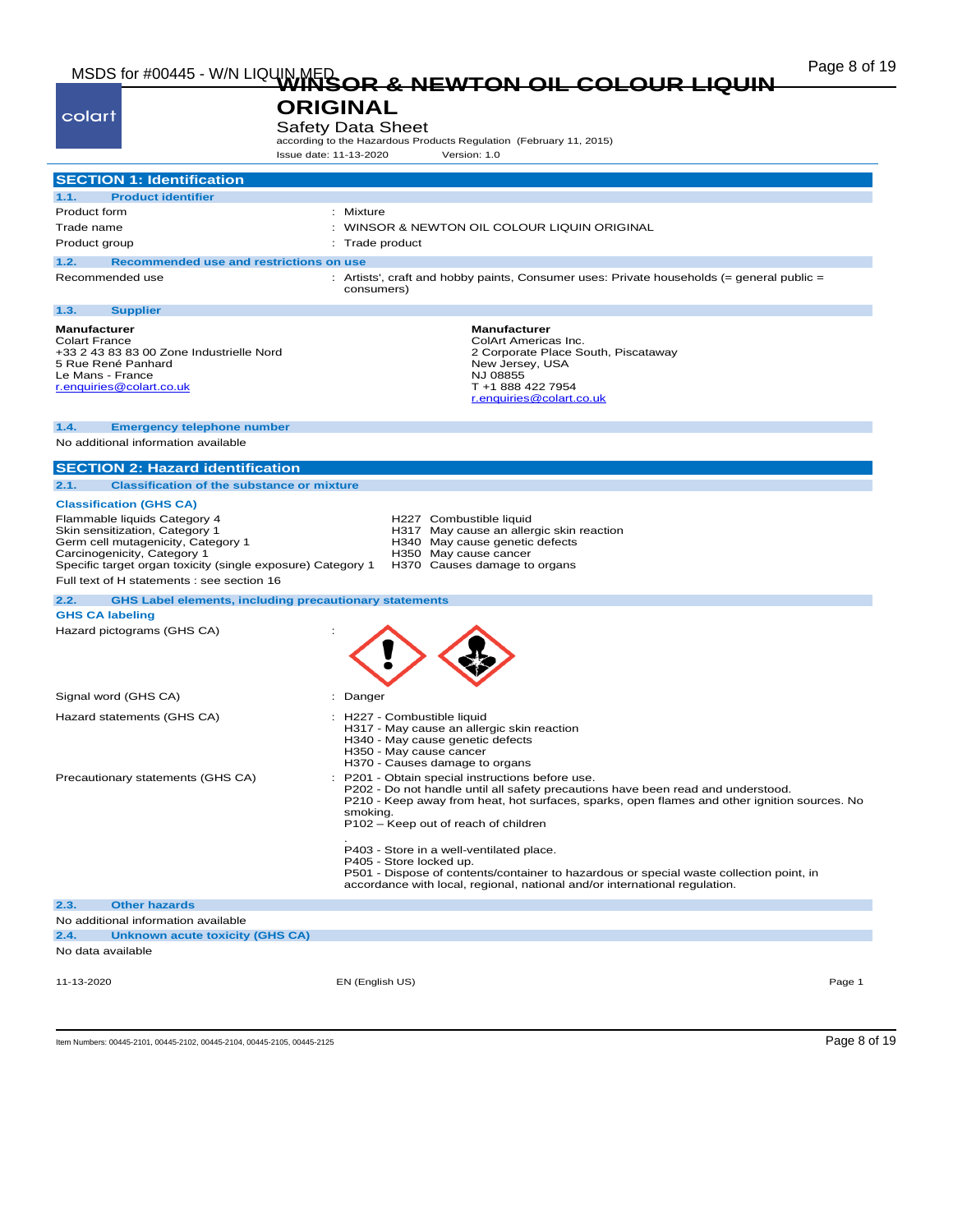# Page 9 of 19 MSDS for #00445 - W/N LIQUIN MED **WINSOR & NEWTON OIL COLOUR LIQUIN ORIGINAL**

### Safety Data Sheet

according to the Hazardous Products Regulation (February 11, 2015)

#### **SECTION 3: Composition/Information on ingredients**

### **3.1. Substances**

#### Not applicable **3.2. Mixtures**

| $\mathbf{J} \cdot \mathbf{L}$<br><b>MIAWI CS</b>         |                                                                       |                           |               |                                                                                                                |
|----------------------------------------------------------|-----------------------------------------------------------------------|---------------------------|---------------|----------------------------------------------------------------------------------------------------------------|
| <b>Name</b>                                              | <b>Chemical name / Synonyms</b>                                       | <b>Product identifier</b> | $\frac{9}{6}$ | <b>Classification (GHS CA)</b>                                                                                 |
| C11 - 14 n-alk iso alkanes.<br>cyclics, $<$ 2% aromatics |                                                                       |                           | $30 - 50$     | Muta. 1B, H340<br>Carc, 1B, H350<br>STOT SE 1, H370<br>Asp. Tox. 1, H304                                       |
| <b>XYLENE</b>                                            |                                                                       | (CAS-No.) 1330-20-7       | $\lt$ 3       | Flam. Lig. 3, H226<br>Acute Tox. 4 (Dermal), H312<br>Acute Tox. 4 (Inhalation), H332<br>Skin Irrit, 2, H315    |
| 2-Butanone oxime                                         | 2-butanone oxime, ethyl methyl<br>ketoxime, ethyl methyl ketone oxime | (CAS-No.) 96-29-7         | $0.1 - 1$     | Acute Tox. 4 (Dermal), H312<br><b>Skin Sens. 1. H317</b><br>Eye Dam. 1, H318<br>Muta, 2, H341<br>Carc. 2. H351 |

Full text of hazard classes and H-statements : see section 16

|                            | <b>SECTION 4: First-aid measures</b>                            |                                                                                                                                                                                    |
|----------------------------|-----------------------------------------------------------------|------------------------------------------------------------------------------------------------------------------------------------------------------------------------------------|
| 4.1.                       | <b>Description of first aid measures</b>                        |                                                                                                                                                                                    |
|                            | First-aid measures after inhalation                             | : Allow affected person to breathe fresh air. Allow the victim to rest.                                                                                                            |
|                            | First-aid measures after skin contact                           | : Remove affected clothing and wash all exposed skin area with mild soap and water, followed<br>by warm water rinse. Repeated exposure may cause skin dryness or cracking.         |
|                            | First-aid measures after eye contact                            | Rinse immediately with plenty of water. Obtain medical attention if pain, blinking or redness<br>persists.                                                                         |
|                            | First-aid measures after ingestion                              | : Rinse mouth out with water. In all cases of doubt, or when symptoms persist, seek medical<br>attention. Rinse mouth. Do NOT induce vomiting. Obtain emergency medical attention. |
| First-aid measures general |                                                                 | : Never give anything by mouth to an unconscious person. If you feel unwell, seek medical<br>advice (show the label where possible).                                               |
| 4.2.                       | Most important symptoms and effects (acute and delayed)         |                                                                                                                                                                                    |
|                            | Symptoms/effects after skin contact                             | : May cause an allergic skin reaction.                                                                                                                                             |
| symptoms                   | Potential Adverse human health effects and                      | : Based on available data, the classification criteria are not met.                                                                                                                |
| 4.3.                       | Immediate medical attention and special treatment, if necessary |                                                                                                                                                                                    |
|                            | Other medical advice or treatment                               | : Treat symptomatically.                                                                                                                                                           |

### **SECTION 5: Fire-fighting measures 5.1. Suitable extinguishing media** Suitable extinguishing media : Foam. Dry powder. Carbon dioxide. Water spray. Sand. **5.2. Unsuitable extinguishing media** Unsuitable extinguishing media : Do not use a heavy water stream. **5.3. Specific hazards arising from the hazardous product** Fire hazard  $\qquad \qquad :$  Combustible liquid. **5.4. Special protective equipment and precautions for fire-fighters** Firefighting instructions : Use water spray or fog for cooling exposed containers. Exercise caution when fighting any chemical fire. Prevent fire-fighting water from entering environment. Protection during firefighting **inter the set of the CO** not enter fire area without proper protective equipment, including respiratory protection. **SECTION 6: Accidental release measures 6.1. Personal precautions, protective equipment and emergency procedures** No additional information available **6.2. Methods and materials for containment and cleaning up** Methods for cleaning up example of the spills with inert solids, such as clay or diatomaceous earth as soon as possible. Collect spillage. Store away from other materials.

**6.3. Reference to other sections**

For further information refer to section 8: "Exposure controls/personal protection"

11-13-2020 EN (English US) 2/6

Item Numbers: 00445-2101, 00445-2102, 00445-2104, 00445-2105, 00445-2125 Page 9 of 19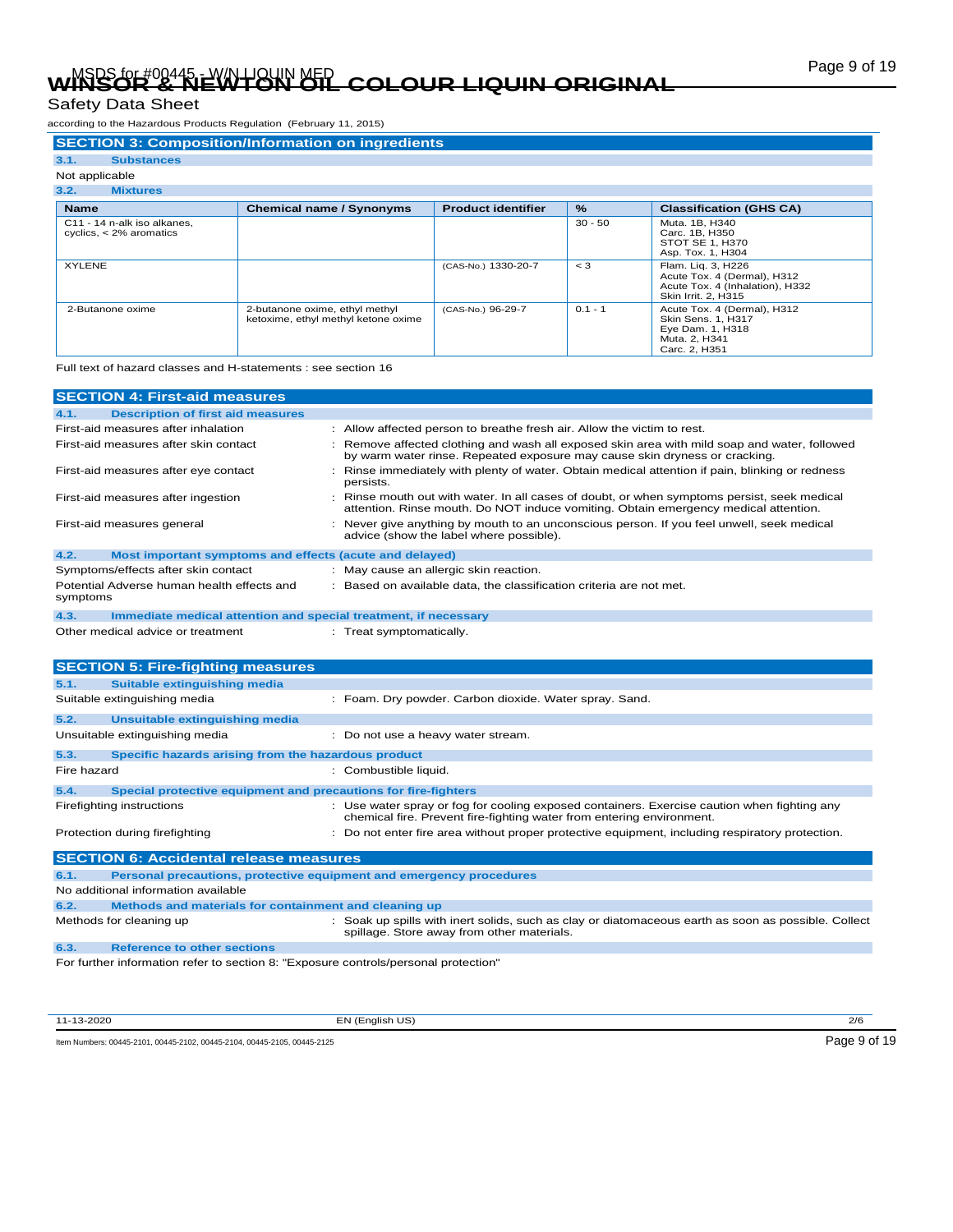# Page 10 of 19 MSDS for #00445 - W/N LIQUIN MED **WINSOR & NEWTON OIL COLOUR LIQUIN ORIGINAL**

### Safety Data Sheet

according to the Hazardous Products Regulation (February 11, 2015)

|      | <b>SECTION 7: Handling and storage</b>                       |                                                                                                                                                                                                     |
|------|--------------------------------------------------------------|-----------------------------------------------------------------------------------------------------------------------------------------------------------------------------------------------------|
| 7.1. | <b>Precautions for safe handling</b>                         |                                                                                                                                                                                                     |
|      | Precautions for safe handling                                | Wash hands and other exposed areas with mild soap and water before eating, drinking or<br>smoking and when leaving work. Provide good ventilation in process area to prevent formation<br>of vapor. |
| 7.2. | Conditions for safe storage, including any incompatibilities |                                                                                                                                                                                                     |
|      | Storage conditions                                           | : Keep only in the original container in a cool, well ventilated place away from : Keep container<br>closed when not in use.                                                                        |
|      | Incompatible products                                        | Strong bases. Strong acids.                                                                                                                                                                         |
|      | Incompatible materials                                       | Sources of ignition. Direct sunlight.                                                                                                                                                               |

### **SECTION 8: Exposure controls/personal protection**

### **8.1. Control parameters**

Additional information **interest in the state of the contract of the contract of the material** : There exist no exposure limits for this material

**8.2. Appropriate engineering controls**

No additional information available

**8.3. Individual protection measures/Personal protective equipment**

### **Personal protective equipment:**

Avoid all unnecessary exposure.

#### **Hand protection:**

Wear protective gloves.

#### **Eye protection:**

Avoid contact with eyes

### **Other information:**

Do not eat, drink or smoke during use. Ensure there is adequate ventilation.

| Information on basic physical and chemical properties |
|-------------------------------------------------------|
|                                                       |
| : Liquid                                              |
| : Liquid.                                             |
| : light brown                                         |
| : characteristic                                      |
| No data available                                     |
| : No data available                                   |
| : No data available                                   |
| : No data available                                   |
| : No data available                                   |
| : No data available                                   |
| : No data available                                   |
| : $72 °C$                                             |
| : No data available                                   |
| : No data available                                   |
| : Non flammable.                                      |
| No data available                                     |
| No data available                                     |
| : No data available                                   |
| : No data available                                   |
| No data available<br>٠.                               |
| $: > 20.5$ mm <sup>2</sup> /s                         |
| : No data available                                   |
|                                                       |
| $: 80.1\%$                                            |
|                                                       |
|                                                       |

11-13-2020 EN (English US) 3/6

Item Numbers: 00445-2101, 00445-2102, 00445-2104, 00445-2105, 00445-2125 **Page 10 of 19**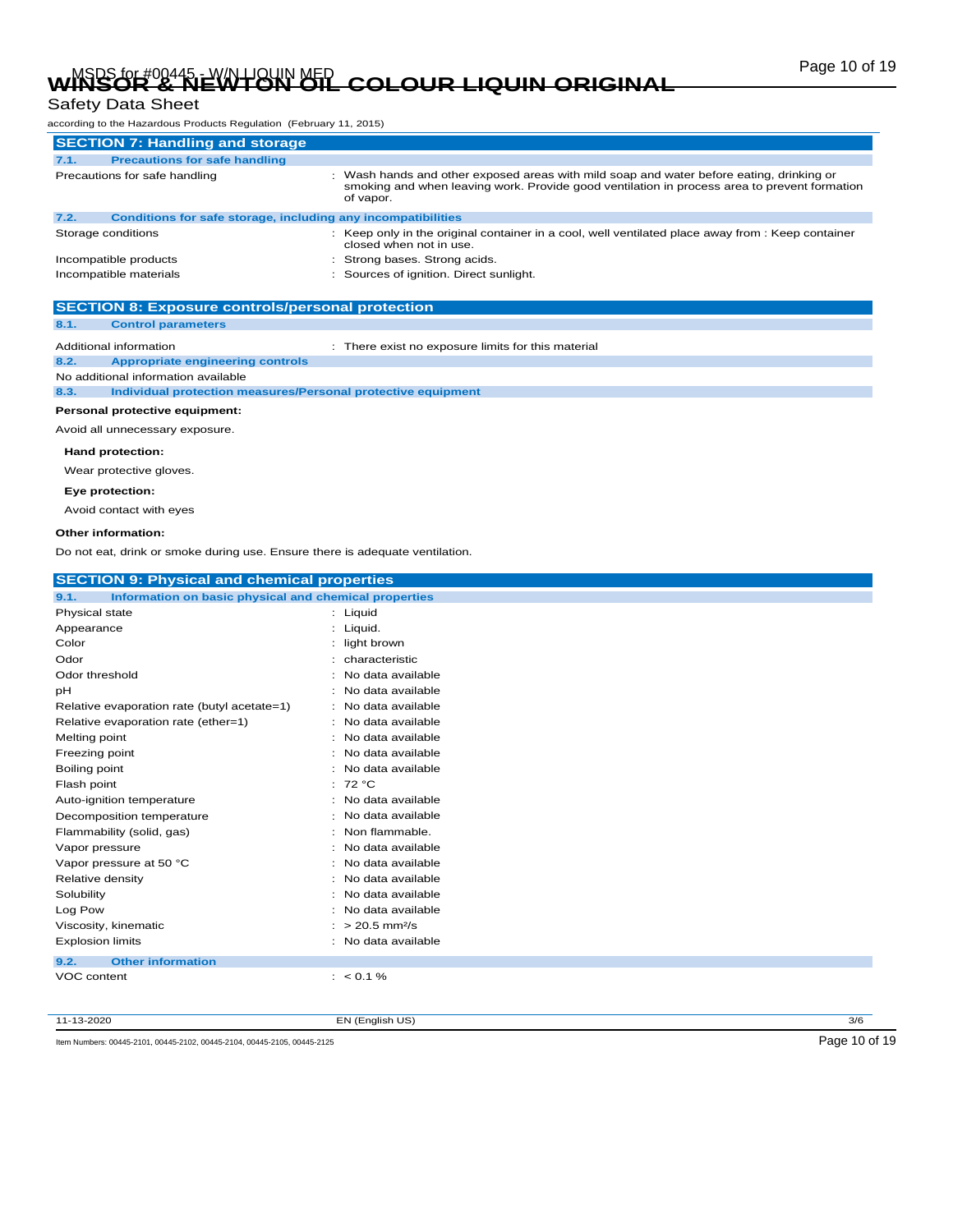# Page 11 of 19 MSDS for #00445 - W/N LIQUIN MED **WINSOR & NEWTON OIL COLOUR LIQUIN ORIGINAL**

### Safety Data Sheet

according to the Hazardous Products Regulation (February 11, 2015)

| <b>SECTION 10: Stability and reactivity</b> |                                                                                      |
|---------------------------------------------|--------------------------------------------------------------------------------------|
| 10.1.<br><b>Reactivity</b>                  |                                                                                      |
| Reactivity                                  | : The product is non-reactive under normal conditions of use, storage and transport. |
| Chemical stability                          | Stable at ambient temperature and under normal conditions of use. Not established.   |
| Possibility of hazardous reactions          | None under normal use. Not established.                                              |
| Conditions to avoid                         | Direct sunlight. Extremely high or low temperatures.                                 |
| Incompatible materials                      | Strong acids. Strong bases.                                                          |
| Hazardous decomposition products            | : Carbon monoxide. Carbon dioxide. fume.                                             |

| <b>SECTION 11: Toxicological information</b>  |                  |
|-----------------------------------------------|------------------|
| Information on toxicological effects<br>11.1. |                  |
| Acute toxicity (oral)                         | : Not classified |
| Acute toxicity (dermal)                       | : Not classified |
| Acute toxicity (inhalation)                   | : Not classified |
|                                               |                  |

| XYLENE (1330-20-7)                                             |                                        |
|----------------------------------------------------------------|----------------------------------------|
| ATE CA (Dermal)                                                | 1100 mg/kg body weight                 |
| ATE CA (Gases (except aerosol dispensers<br>and lighters))     | 4500 ppmV/4h                           |
| ATE CA<br>( <tx: condition="" inhal="" tr="" vapors="">)</tx:> | 11 $mq/l/4h$                           |
| ATE CA (dust, mist)                                            | $1.5$ mg/l/4h                          |
| 2-Butanone oxime (96-29-7)                                     |                                        |
| ATE CA (Dermal)                                                | 1100 mg/kg body weight                 |
| Skin corrosion/irritation                                      | : Not classified                       |
| Serious eye damage/irritation                                  | : Not classified                       |
| Respiratory or skin sensitization                              | : May cause an allergic skin reaction. |
| Germ cell mutagenicity                                         | : May cause genetic defects.           |
| Carcinogenicity                                                | : May cause cancer.                    |
| Reproductive toxicity                                          | Not classified                         |

| STOT-single exposure                                | Causes damage to organs. |  |
|-----------------------------------------------------|--------------------------|--|
| C11 - 14 n-alk iso alkanes, cyclics, < 2% aromatics |                          |  |
| STOT-single exposure                                | Causes damage to organs. |  |
|                                                     | : Not classified         |  |
| STOT-repeated exposure                              |                          |  |
| Aspiration hazard                                   | Not classified.          |  |

| WINSOR & NEWTON OIL COLOUR LIQUIN ORIGINAL             |                                                                   |  |
|--------------------------------------------------------|-------------------------------------------------------------------|--|
| Viscosity, kinematic                                   | $> 20.5$ mm <sup>2</sup> /s                                       |  |
| Potential Adverse human health effects and<br>symptoms | Based on available data, the classification criteria are not met. |  |
| Symptoms/effects after skin contact                    | May cause an allergic skin reaction.                              |  |
| <b>SECTION 12: Ecological information</b>              |                                                                   |  |
| 12.1.<br><b>Toxicity</b>                               |                                                                   |  |

| Hazardous to the aquatic environment, short-<br>term (acute)  | : Not classified |
|---------------------------------------------------------------|------------------|
| Hazardous to the aquatic environment, long-<br>term (chronic) | : Not classified |

| 12.2.<br><b>Persistence and degradability</b> |                        |
|-----------------------------------------------|------------------------|
| WINSOR & NEWTON OIL COLOUR LIQUIN ORIGINAL    |                        |
| Persistence and degradability                 | Not established.       |
|                                               |                        |
|                                               |                        |
| 11-13-2020                                    | EN (English US)<br>4/6 |

Item Numbers: 00445-2101, 00445-2102, 00445-2104, 00445-2105, 00445-2125 Page 11 of 19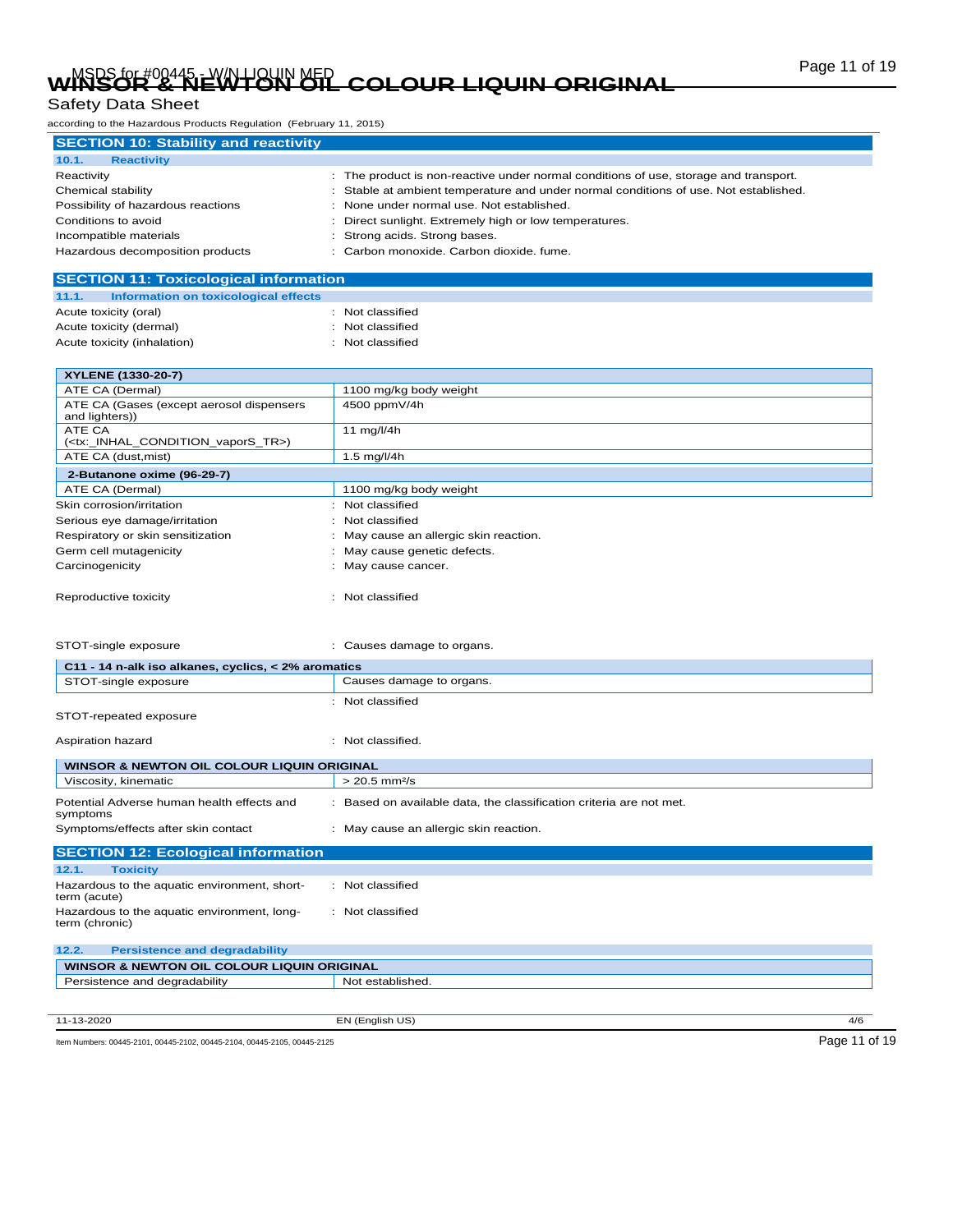# Page 12 of 19 MSDS for #00445 - W/N LIQUIN MED **WINSOR & NEWTON OIL COLOUR LIQUIN ORIGINAL**

according to the Hazardous Products Regulation (February 11, 2015)

| 12.3.<br><b>Bioaccumulative potential</b>  |                                   |  |  |
|--------------------------------------------|-----------------------------------|--|--|
| WINSOR & NEWTON OIL COLOUR LIQUIN ORIGINAL |                                   |  |  |
| Bioaccumulative potential                  | Not established.                  |  |  |
| 12.4.<br><b>Mobility in soil</b>           |                                   |  |  |
| No additional information available        |                                   |  |  |
| 12.5.<br>Other adverse effects             |                                   |  |  |
| Ozone                                      | Not classified                    |  |  |
| Other information                          | Avoid release to the environment. |  |  |

|              |                                          | <b>SECTION 13: Disposal considerations</b>   |                                                                                                                                                               |
|--------------|------------------------------------------|----------------------------------------------|---------------------------------------------------------------------------------------------------------------------------------------------------------------|
| 13.1.        | <b>Disposal methods</b>                  |                                              |                                                                                                                                                               |
|              |                                          | Product/Packaging disposal recommendations   | Dispose in a safe manner in accordance with local/national regulations.<br>÷.                                                                                 |
|              | Ecology - waste materials                |                                              | : Avoid release to the environment.                                                                                                                           |
|              |                                          | <b>SECTION 14: Transport information</b>     |                                                                                                                                                               |
| 14.1.        |                                          | <b>Basic shipping description</b>            |                                                                                                                                                               |
|              | In accordance with TDG                   |                                              |                                                                                                                                                               |
|              | <b>Transportation of Dangerous Goods</b> |                                              |                                                                                                                                                               |
|              | Not regulated for transport              |                                              |                                                                                                                                                               |
| 14.2.        |                                          | <b>Transport information/DOT</b>             |                                                                                                                                                               |
|              | <b>Department of Transport</b>           |                                              |                                                                                                                                                               |
|              | Not regulated for transport              |                                              |                                                                                                                                                               |
|              |                                          |                                              |                                                                                                                                                               |
| 14.3.        | Air and sea transport                    |                                              |                                                                                                                                                               |
| <b>IMDG</b>  |                                          |                                              |                                                                                                                                                               |
|              | Not regulated for transport              |                                              |                                                                                                                                                               |
| <b>IATA</b>  |                                          |                                              |                                                                                                                                                               |
|              |                                          |                                              |                                                                                                                                                               |
|              | Not regulated for transport              |                                              |                                                                                                                                                               |
|              |                                          | <b>SECTION 15: Regulatory information</b>    |                                                                                                                                                               |
|              |                                          |                                              | 15.1. Consumer Chemicals and Containers Regulations, 2001 (SOR/2001-269)                                                                                      |
|              |                                          |                                              | Not classified according to the criteria of Consumer Chemicals and Containers Regulations, 2001 (SOR/2001-269).                                               |
|              |                                          |                                              |                                                                                                                                                               |
|              | 15.2. International regulations          |                                              |                                                                                                                                                               |
|              | No additional information available      |                                              |                                                                                                                                                               |
|              |                                          |                                              |                                                                                                                                                               |
|              |                                          | <b>SECTION 16: Other information</b>         |                                                                                                                                                               |
| Issue date   |                                          |                                              | $: 11 - 13 - 2020$                                                                                                                                            |
|              |                                          |                                              |                                                                                                                                                               |
| Data sources |                                          |                                              | REGULATION (EC) No 1272/2008 OF THE EUROPEAN PARLIAMENT AND OF THE<br>COUNCIL of 16 December 2008 on classification, labeling and packaging of substances and |
|              |                                          |                                              | mixtures, amending and repealing Directives 67/548/EEC and 1999/45/EC, and amending                                                                           |
|              |                                          |                                              | Regulation (EC) No 1907/2006.                                                                                                                                 |
|              | Other information                        |                                              | : None.                                                                                                                                                       |
|              | Full text of H-phrases:                  |                                              |                                                                                                                                                               |
|              | H <sub>226</sub>                         | Flammable liquid and vapor                   |                                                                                                                                                               |
|              | H <sub>227</sub>                         | Combustible liquid                           |                                                                                                                                                               |
|              | H <sub>304</sub>                         | May be fatal if swallowed and enters airways |                                                                                                                                                               |
|              | H312                                     | Harmful in contact with skin                 |                                                                                                                                                               |
|              | H315                                     | Causes skin irritation                       |                                                                                                                                                               |
|              | H317                                     | May cause an allergic skin reaction          |                                                                                                                                                               |
|              | H318                                     | Causes serious eye damage                    |                                                                                                                                                               |
|              | H332                                     | Harmful if inhaled                           |                                                                                                                                                               |

11-13-2020 EN (English US) 5/6

Item Numbers: 00445-2101, 00445-2102, 00445-2104, 00445-2105, 00445-2125 Page 12 of 19

H340 May cause genetic defects

H341 Suspected of causing genetic defects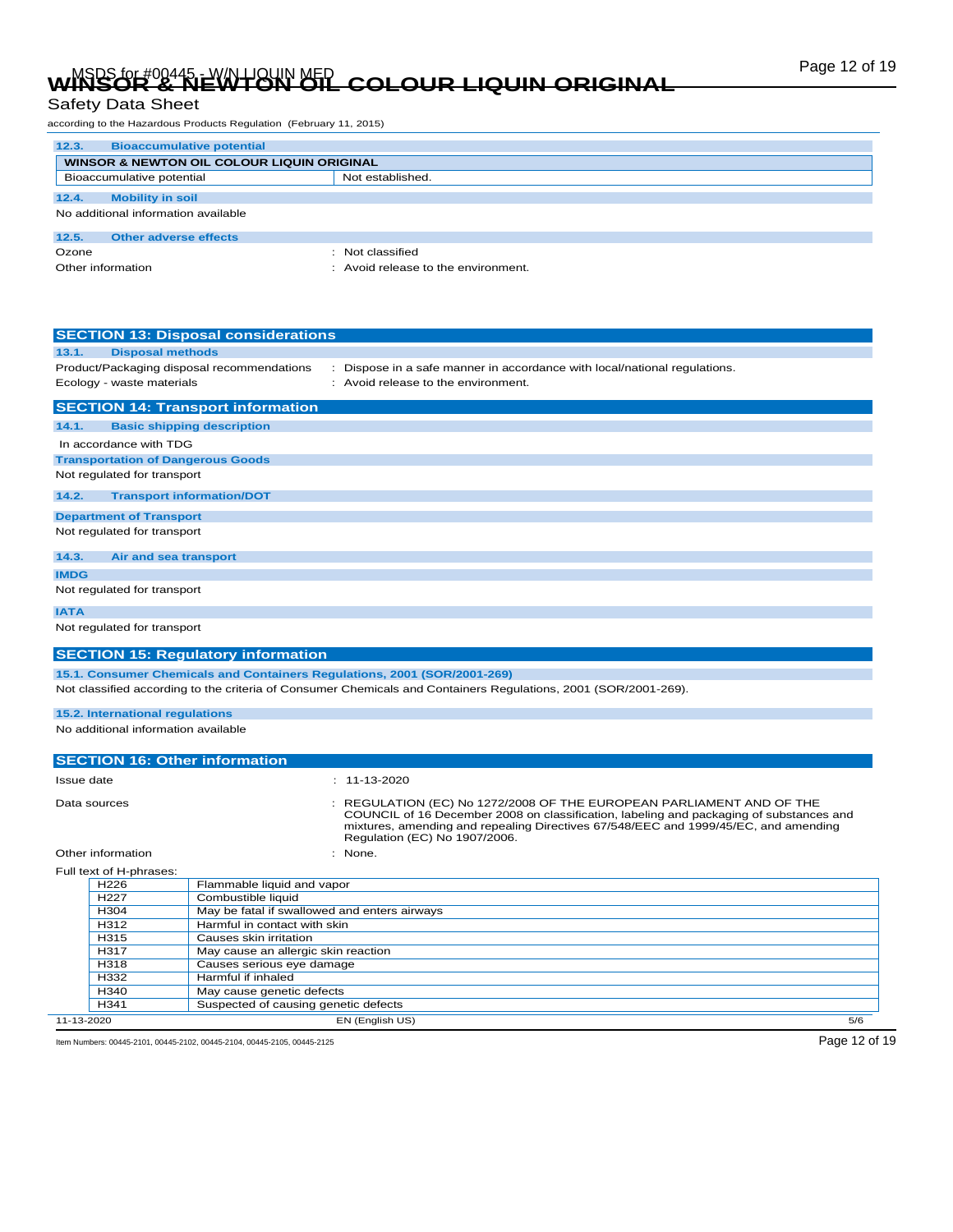# Page 13 of 19 MSDS for #00445 - W/N LIQUIN MED **WINSOR & NEWTON OIL COLOUR LIQUIN ORIGINAL**

### Safety Data Sheet

according to the Hazardous Products Regulation (February 11, 2015)

| H350 | <sup>r</sup> cause cancer<br>Mav                    |
|------|-----------------------------------------------------|
| H351 | f causing cancer<br>$\approx$ ispected or $\approx$ |
| H370 | Causes damage to organs<br>va                       |

SDS Canada (GHS)

This information is based on our current knowledge and is intended to describe the product for the purposes of health, safety and environmental requirements only. It should not therefore be<br>construed as guaranteeing any sp

11-13-2020 EN (English US) 6/6

Item Numbers: 00445-2101, 00445-2102, 00445-2104, 00445-2105, 00445-2125 Page 13 of 19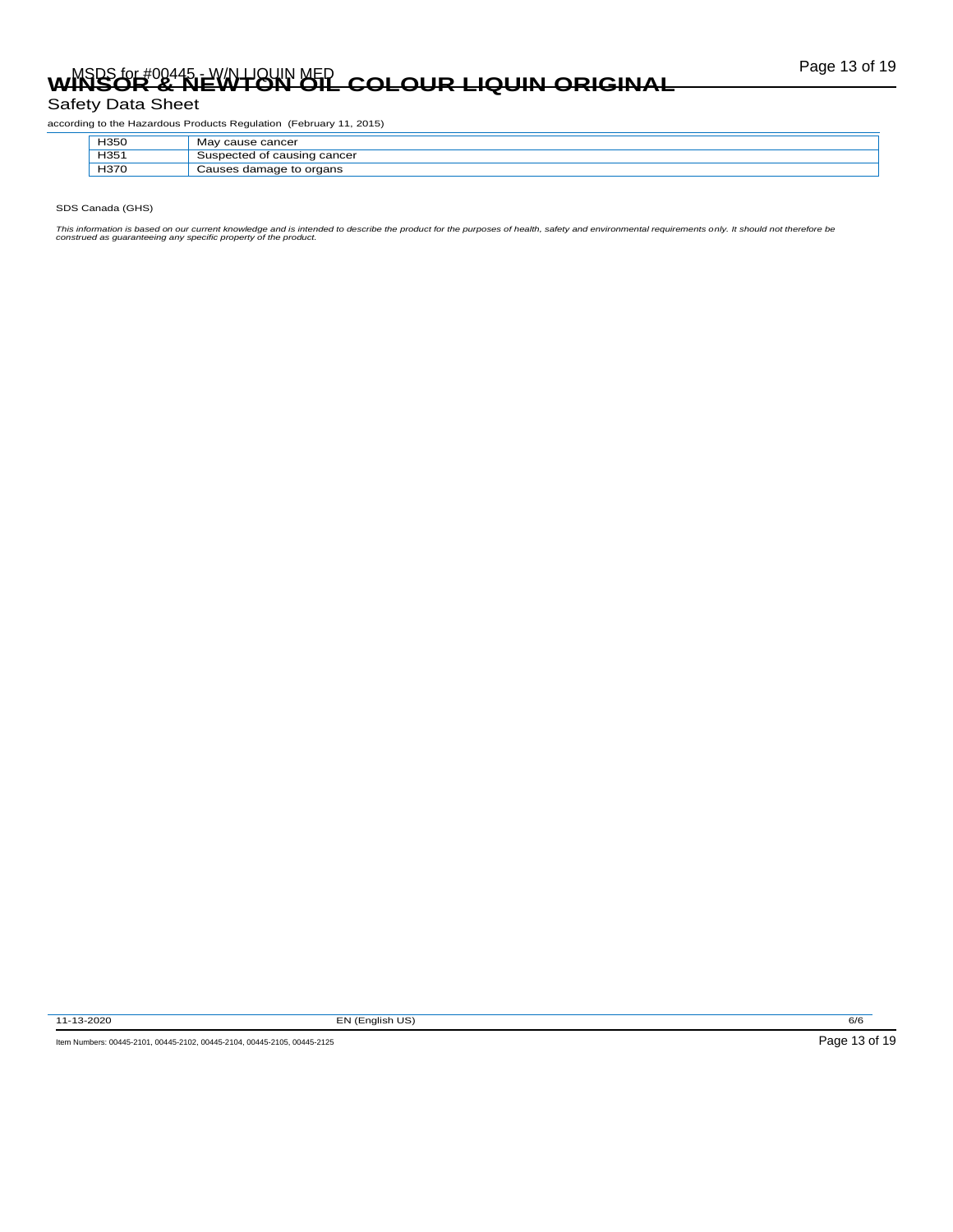# Page 14 of 19 MSDS for #00445 - W/N LIQUIN MED **WINSOR & NEWTON OIL COLOUR LIQUIN**

### **ORIGINAL**

colart

Fiche de Données de Sécurité conformément à la Loi sur les produits dangereux (11 février 2015)

|                                                                                                                                                                                                                                                                                                                                                                   | Date d'émission: 11-13-2020<br>Version: 1.0                                                                                                                                                                           |
|-------------------------------------------------------------------------------------------------------------------------------------------------------------------------------------------------------------------------------------------------------------------------------------------------------------------------------------------------------------------|-----------------------------------------------------------------------------------------------------------------------------------------------------------------------------------------------------------------------|
| <b>SECTION 1: Identification</b>                                                                                                                                                                                                                                                                                                                                  |                                                                                                                                                                                                                       |
|                                                                                                                                                                                                                                                                                                                                                                   |                                                                                                                                                                                                                       |
| Identificateur de produit<br>1.1.<br>Forme du produit                                                                                                                                                                                                                                                                                                             | : Mélange                                                                                                                                                                                                             |
| Nom commercial                                                                                                                                                                                                                                                                                                                                                    | : WINSOR & NEWTON OIL COLOUR LIQUIN ORIGINAL                                                                                                                                                                          |
| Groupe de produits                                                                                                                                                                                                                                                                                                                                                | : Produit commercial                                                                                                                                                                                                  |
|                                                                                                                                                                                                                                                                                                                                                                   |                                                                                                                                                                                                                       |
| Usage recommandé et restrictions d'utilisation<br>1.2.                                                                                                                                                                                                                                                                                                            |                                                                                                                                                                                                                       |
| Utilisation recommandée                                                                                                                                                                                                                                                                                                                                           | : Artists', craft and hobby paints, Utilisations par des consommateurs: Ménages privés (= grand<br>public = consommateurs)                                                                                            |
| <b>Fournisseur</b><br>1.3.                                                                                                                                                                                                                                                                                                                                        |                                                                                                                                                                                                                       |
| <b>Fabricant</b><br><b>Colart France</b><br>+33 2 43 83 83 00 Zone Industrielle Nord<br>5 Rue René Panhard<br>Le Mans - France<br>r.enquiries@colart.co.uk<br><b>Fabricant</b><br>ColArt Americas Inc.<br>2 Corporate Place South, Piscataway<br>New Jersey, USA<br>NJ 08855<br>T +1 888 422 7954<br>r.enquiries@colart.co.uk<br>Numéro d'appel d'urgence<br>1.4. |                                                                                                                                                                                                                       |
| Pas d'informations complémentaires disponibles                                                                                                                                                                                                                                                                                                                    |                                                                                                                                                                                                                       |
| <b>SECTION 2: Identification des dangers</b>                                                                                                                                                                                                                                                                                                                      |                                                                                                                                                                                                                       |
| 2.1.<br>Classification de la substance ou du mélange                                                                                                                                                                                                                                                                                                              |                                                                                                                                                                                                                       |
|                                                                                                                                                                                                                                                                                                                                                                   |                                                                                                                                                                                                                       |
| <b>Classification (GHS CA)</b><br>Liquides inflammables, Catégorie 4<br>Sensibilisation cutanée, Catégorie 1<br>Mutagénécité sur les cellules germinales, catégorie 1<br>Carcinogénécité, catégorie 1<br>Toxicité spécifique pour certains organes cibles - Exposition unique, Catégorie 1<br>Texte intégral des mentions H : voir section 16                     | H227 Liquide combustible<br>H317 Peut provoquer une allergie cutanée<br>H340 Peut induire des anomalies génétiques<br>H350 Peut provoquer le cancer<br>H370 Risque avéré d'effets graves pour les organes             |
| 2.2.                                                                                                                                                                                                                                                                                                                                                              |                                                                                                                                                                                                                       |
| Eléments d'étiquetage SGH, y compris conseils de prudence<br><b>Étiquetage GHS CA</b>                                                                                                                                                                                                                                                                             |                                                                                                                                                                                                                       |
| Pictogrammes de danger (GHS CA)                                                                                                                                                                                                                                                                                                                                   |                                                                                                                                                                                                                       |
| Mention d'avertissement (GHS CA)                                                                                                                                                                                                                                                                                                                                  | : Danger                                                                                                                                                                                                              |
| Mentions de danger (GHS CA)                                                                                                                                                                                                                                                                                                                                       | : H227 - Liquide combustible<br>H317 - Peut provoquer une allergie cutanée<br>H340 - Peut induire des anomalies génétiques<br>H350 - Peut provoquer le cancer<br>H370 - Risque avéré d'effets graves pour les organes |
| Conseils de prudence (GHS CA)                                                                                                                                                                                                                                                                                                                                     | : P102 - Tenir hors de portée des enfants.                                                                                                                                                                            |
| 2.3.<br><b>Autres dangers</b>                                                                                                                                                                                                                                                                                                                                     |                                                                                                                                                                                                                       |
| Pas d'informations complémentaires disponibles                                                                                                                                                                                                                                                                                                                    |                                                                                                                                                                                                                       |
| Toxicité aiguë inconnue (GHS CA)<br>2.4.                                                                                                                                                                                                                                                                                                                          |                                                                                                                                                                                                                       |
| Aucune donnée disponible                                                                                                                                                                                                                                                                                                                                          |                                                                                                                                                                                                                       |
| <b>SECTION 3: Composition/information sur les ingrédients</b>                                                                                                                                                                                                                                                                                                     |                                                                                                                                                                                                                       |
| 3.1.<br><b>Substances</b>                                                                                                                                                                                                                                                                                                                                         |                                                                                                                                                                                                                       |
| Non applicable                                                                                                                                                                                                                                                                                                                                                    |                                                                                                                                                                                                                       |
| 11-22-2020                                                                                                                                                                                                                                                                                                                                                        | FR-CA (Français - CA)<br>Page 1                                                                                                                                                                                       |

Item Numbers: 00445-2101, 00445-2102, 00445-2104, 00445-2105, 00445-2125 Page 14 of 19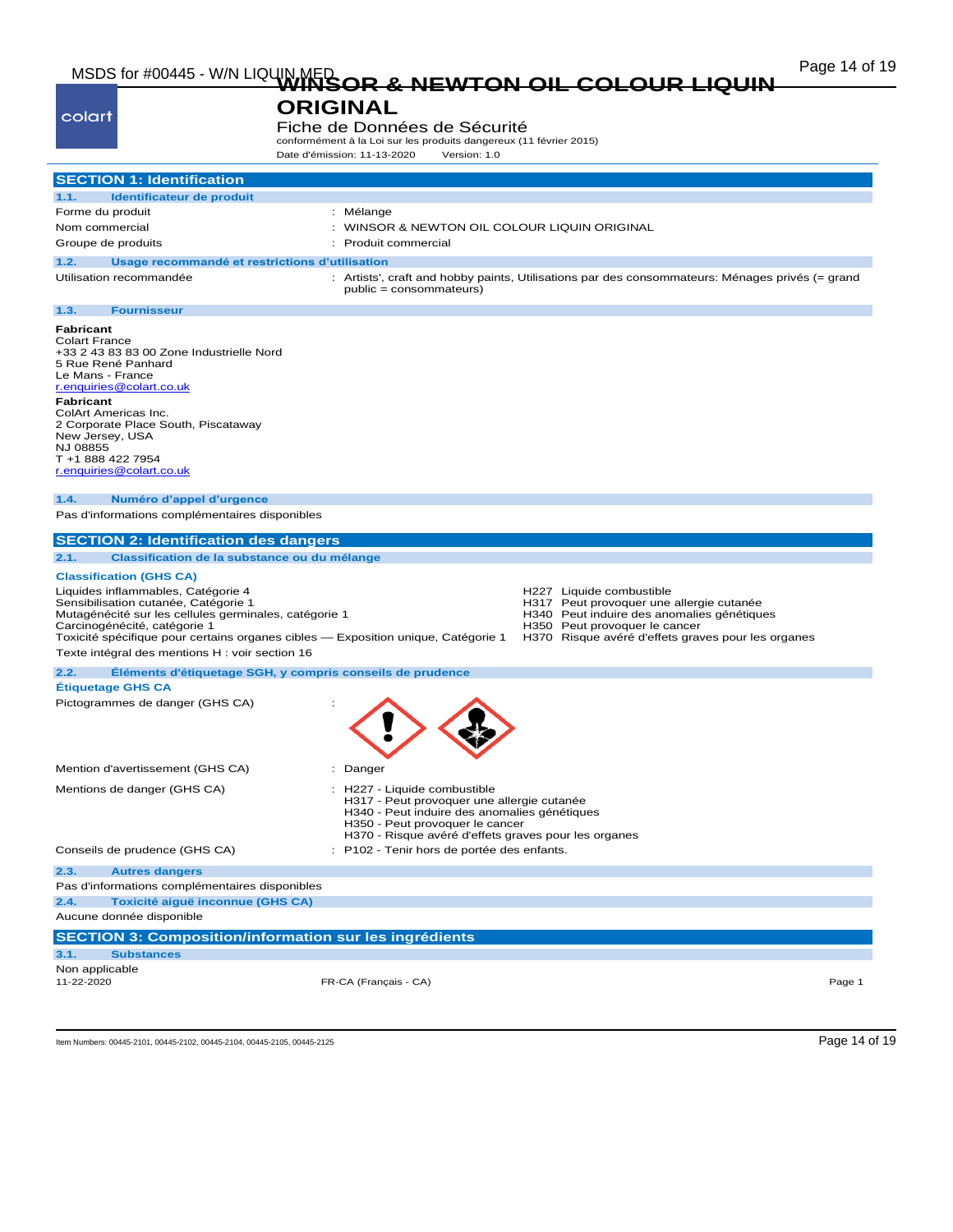# Page 15 of 19 MSDS for #00445 - W/N LIQUIN MED **WINSOR & NEWTON OIL COLOUR LIQUIN ORIGINAL**

### Fiche de Données de Sécurité

conformément à la Loi sur les produits dangereux (11 février 2015)

| 3.2.<br><b>Mélanges</b>                                  |                                                                        |                              |               |                                                                                                                      |
|----------------------------------------------------------|------------------------------------------------------------------------|------------------------------|---------------|----------------------------------------------------------------------------------------------------------------------|
| <b>Nom</b>                                               | Nom chimique / Synonymes                                               | Identificateur de<br>produit | $\frac{9}{6}$ | <b>Classification (GHS CA)</b>                                                                                       |
| C11 - 14 n-alk iso alkanes.<br>cyclics, $<$ 2% aromatics |                                                                        |                              | $30 - 50$     | Muta, 1B, H340<br>Carc. 1B, H350<br>STOT SE 1, H370<br>Asp. Tox. 1, H304                                             |
| <b>XYLENE</b>                                            |                                                                        | (n° CAS) 1330-20-7           | $\lt$ 3       | Flam. Lig. 3, H226<br>Acute Tox. 4 (Voie cutanée), H312<br>Acute Tox. 4 (Inhalation), H332<br>Skin Irrit. 2, H315    |
| 2-Butanone oxime                                         | 2-butanone-oxime;<br>éthylméthylcétoxime;<br>éthyl(méthyl)cétone-oxime | (n° CAS) 96-29-7             | $0.1 - 1$     | Acute Tox. 4 (Voie cutanée), H312<br><b>Skin Sens. 1. H317</b><br>Eye Dam. 1, H318<br>Muta, 2, H341<br>Carc. 2, H351 |

Texte intégral des catégories de classification et des mentions H : voir section 16

| <b>SECTION 4: Premiers soins</b>                                          |                                                                                                                                                                                                                                        |  |  |
|---------------------------------------------------------------------------|----------------------------------------------------------------------------------------------------------------------------------------------------------------------------------------------------------------------------------------|--|--|
| <b>Description des premiers secours</b><br>4.1.                           |                                                                                                                                                                                                                                        |  |  |
| Premiers soins après inhalation                                           | Permettre au sujet de respirer de l'air frais. Mettre la victime au repos.                                                                                                                                                             |  |  |
| Premiers soins après contact avec la peau                                 | : Oter les vêtements touchés et laver les parties exposées de la peau au moyen d'un savon<br>doux et d'eau, puis rincer à l'eau chaude. L'exposition répétée peut provoquer dessèchement<br>ou gercures de la peau.                    |  |  |
| Premiers soins après contact oculaire                                     | Rincer immédiatement et abondamment à l'eau. Consulter un médecin si la douleur ou la<br>rougeur persistent.                                                                                                                           |  |  |
| Premiers soins après ingestion                                            | Rincer la bouche à l'eau. Dans tous les cas de doute, ou bien si des symptômes persistent,<br>faire appel à un médecin. Rincer la bouche. NE PAS faire vomir. Consulter d'urgence un<br>médecin.                                       |  |  |
| Premiers soins général                                                    | Ne jamais administrer quelque chose par la bouche à une personne inconsciente. En cas de<br>malaise consulter un médecin (si possible lui montrer l'étiquette).                                                                        |  |  |
| 4.2.<br>Symptômes et effets les plus importants, aigus ou retardés        |                                                                                                                                                                                                                                        |  |  |
| Symptômes/effets après contact avec la peau                               | : Peut provoquer une allergie cutanée.                                                                                                                                                                                                 |  |  |
| Effets néfastes potentiels sur la santé humaine<br>et symptômes possibles | : Compte tenu des données disponibles, les critères de classification ne sont pas remplis.                                                                                                                                             |  |  |
| 4.3.                                                                      | Nécessité d'une prise en charge médicale immédiate ou d'un traitement spécial, si nécessaire                                                                                                                                           |  |  |
| Autre avis médical ou traitement                                          | : Traitement symptomatique.                                                                                                                                                                                                            |  |  |
| <b>SECTION 5: Mesures à prendre en cas d'incendie</b>                     |                                                                                                                                                                                                                                        |  |  |
| 5.1.<br><b>Agents extincteurs appropriés</b>                              |                                                                                                                                                                                                                                        |  |  |
| Moyens d'extinction appropriés                                            | : Mousse. Poudre sèche. Dioxyde de carbone. Eau pulvérisée. Sable.                                                                                                                                                                     |  |  |
| 5.2.<br><b>Agents extincteurs inappropriés</b>                            |                                                                                                                                                                                                                                        |  |  |
| Agents d'extinction non appropriés                                        | : Ne pas utiliser un fort courant d'eau.                                                                                                                                                                                               |  |  |
| Dangers spécifiques du produit dangereux<br>5.3.                          |                                                                                                                                                                                                                                        |  |  |
| Danger d'incendie                                                         | : Liquide combustible.                                                                                                                                                                                                                 |  |  |
| 5.4.                                                                      | Equipements de protection spéciaux et précautions spéciales pour les pompiers                                                                                                                                                          |  |  |
| Instructions de lutte contre l'incendie                                   | : Refroidir les conteneurs exposés par pulvérisation ou brouillard d'eau. Soyez prudent lors du<br>combat de tout incendie de produits chimiques. Eviter que les eaux usées de lutte contre<br>l'incendie contaminent l'environnement. |  |  |
| Protection en cas d'incendie                                              | : Ne pas pénétrer dans la zone de feu sans équipement de protection, y compris une protection<br>respiratoire.                                                                                                                         |  |  |
| SECTION 6: Mesures à prendre en cas de déversement accidentel             |                                                                                                                                                                                                                                        |  |  |
| 6.1.                                                                      | Précautions individuelles, équipement de protection et procédures d'urgence                                                                                                                                                            |  |  |
| Pas d'informations complémentaires disponibles                            |                                                                                                                                                                                                                                        |  |  |
| 6.2.<br>Méthodes et matériaux pour le confinement et le nettoyage         |                                                                                                                                                                                                                                        |  |  |
| Procédés de nettoyage                                                     | Absorber le produit répandu aussi vite que possible au moyen de solides inertes tels que<br>l'argile ou la terre de diatomées. Recueillir le produit répandu. Stocker à l'écart des autres<br>matières.                                |  |  |
| 6.3.<br>Référence aux autres sections                                     |                                                                                                                                                                                                                                        |  |  |
|                                                                           | Pour plus d'informations, se reporter à la section 8 : "Contrôle de l'exposition-protection individuelle"                                                                                                                              |  |  |

11-22-2020 FR-CA (Français - CA) 2/6

Item Numbers: 00445-2101, 00445-2102, 00445-2104, 00445-2105, 00445-2125 Page 15 of 19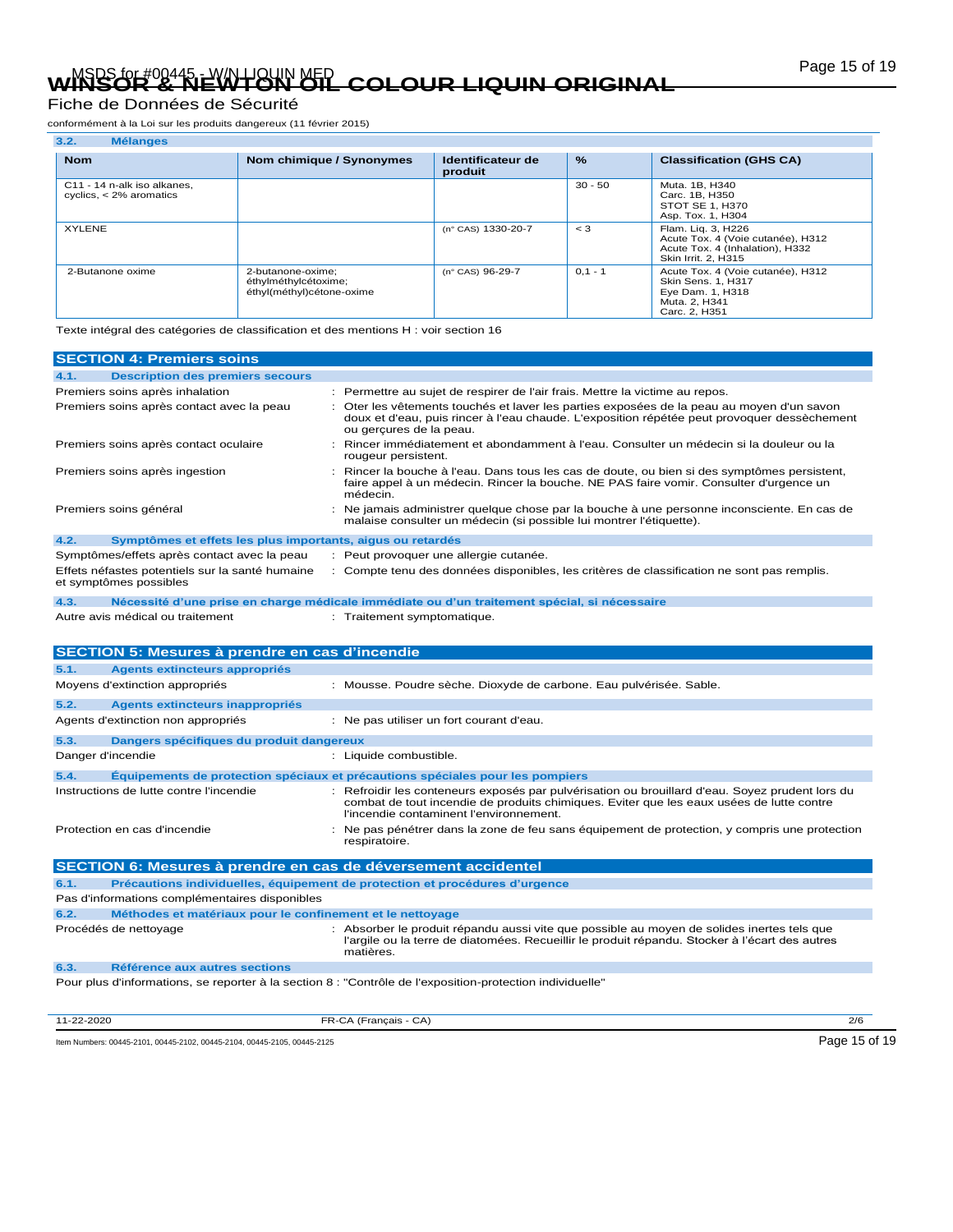# Page 16 of 19 MSDS for #00445 - W/N LIQUIN MED **WINSOR & NEWTON OIL COLOUR LIQUIN ORIGINAL**

### Fiche de Données de Sécurité

| conformément à la Loi sur les produits dangereux (11 février 2015)                                                                                                                                                                                                                                                   |                                                                                                                                                                         |  |  |
|----------------------------------------------------------------------------------------------------------------------------------------------------------------------------------------------------------------------------------------------------------------------------------------------------------------------|-------------------------------------------------------------------------------------------------------------------------------------------------------------------------|--|--|
| <b>SECTION 7: Manutention et stockage</b>                                                                                                                                                                                                                                                                            |                                                                                                                                                                         |  |  |
| Précautions à prendre pour une manipulation sans danger<br>7.1.                                                                                                                                                                                                                                                      |                                                                                                                                                                         |  |  |
| : Se laver les mains et toute autre zone exposée avec un savon doux et de l'eau, avant de<br>Précautions à prendre pour une manipulation<br>manger, de boire, de fumer, et avant de quitter le travail. Assurer une bonne ventilation de la<br>sans danger<br>zone de travail afin d'éviter la formation de vapeurs. |                                                                                                                                                                         |  |  |
| 7.2.                                                                                                                                                                                                                                                                                                                 | Conditions nécessaires pour assurer la sécurité du stockage, tenant compte d'éventuelles incompatibilités                                                               |  |  |
| Conditions de stockage                                                                                                                                                                                                                                                                                               | : Conserver uniquement dans le récipient d'origine dans un endroit frais et bien ventilé à l'écart<br>des : Garder les conteneurs fermés en dehors de leur utilisation. |  |  |
| Produits incompatibles<br>: Bases fortes, Acides forts.                                                                                                                                                                                                                                                              |                                                                                                                                                                         |  |  |
| Matières incompatibles<br>: Sources d'inflammation. Rayons directs du soleil.                                                                                                                                                                                                                                        |                                                                                                                                                                         |  |  |
|                                                                                                                                                                                                                                                                                                                      |                                                                                                                                                                         |  |  |

### **SECTION 8: Contrôles de l'exposition/protection individuelle**

### **8.1. Paramètres de contrôle**

Indications complémentaires : Aucune limite d'exposition n'existe pour ce produit

### **8.2. Contrôles techniques appropriés**

Pas d'informations complémentaires disponibles

**8.3. Mesures de protection individuelle/équipements de protection individuelle**

### **Équipement de protection individuelle:**

Eviter toute exposition inutile.

#### **Protection des mains:**

Porter des gants de protection.

#### **Protection oculaire:**

Éviter le contact avec les yeux

#### **Autres informations:**

Ne pas manger, ne pas boire et ne pas fumer pendant l'utilisation. Assurer une ventilation convenable.

| <b>SECTION 9: Propriétés physiques et chimiques</b>                      |                                                                     |               |
|--------------------------------------------------------------------------|---------------------------------------------------------------------|---------------|
| 9.1.                                                                     | Informations sur les propriétés physiques et chimiques essentielles |               |
| État physique                                                            | : Liquide                                                           |               |
| Apparence                                                                | : Liquide.                                                          |               |
| Couleur                                                                  | brun clair                                                          |               |
| Odeur                                                                    | : caractéristique                                                   |               |
| Seuil olfactif                                                           | : Aucune donnée disponible                                          |               |
| pH                                                                       | : Aucune donnée disponible                                          |               |
| Vitesse d'évaporation relative (acétate de<br>butyle=1)                  | : Aucune donnée disponible                                          |               |
| Vitesse d'évaporation relative (éther=1)                                 | : Aucune donnée disponible                                          |               |
| Point de fusion                                                          | : Aucune donnée disponible                                          |               |
| Point de congélation                                                     | : Aucune donnée disponible                                          |               |
| Point d'ébullition                                                       | Aucune donnée disponible                                            |               |
| Point d'éclair                                                           | : $72 °C$                                                           |               |
| Température d'auto-inflammation                                          | : Aucune donnée disponible                                          |               |
| Température de décomposition                                             | : Aucune donnée disponible                                          |               |
| Inflammabilité (solide, gaz)                                             | : Ininflammable                                                     |               |
| Pression de la vapeur                                                    | : Aucune donnée disponible                                          |               |
| Pression de vapeur à 50 °C                                               | : Aucune donnée disponible                                          |               |
| Densité relative                                                         | : Aucune donnée disponible                                          |               |
| Solubilité                                                               | : Aucune donnée disponible                                          |               |
| Log Pow                                                                  | : Aucune donnée disponible                                          |               |
| Viscosité, cinématique                                                   | $: > 20.5$ mm <sup>2</sup> /s                                       |               |
| Limites d'explosivité                                                    | : Aucune donnée disponible                                          |               |
| 9.2.<br><b>Autres informations</b>                                       |                                                                     |               |
| Teneur en COV                                                            | $: 60, 1\%$                                                         |               |
| 11-22-2020                                                               | FR-CA (Français - CA)                                               | 3/6           |
| Item Numbers: 00445-2101, 00445-2102, 00445-2104, 00445-2105, 00445-2125 |                                                                     | Page 16 of 19 |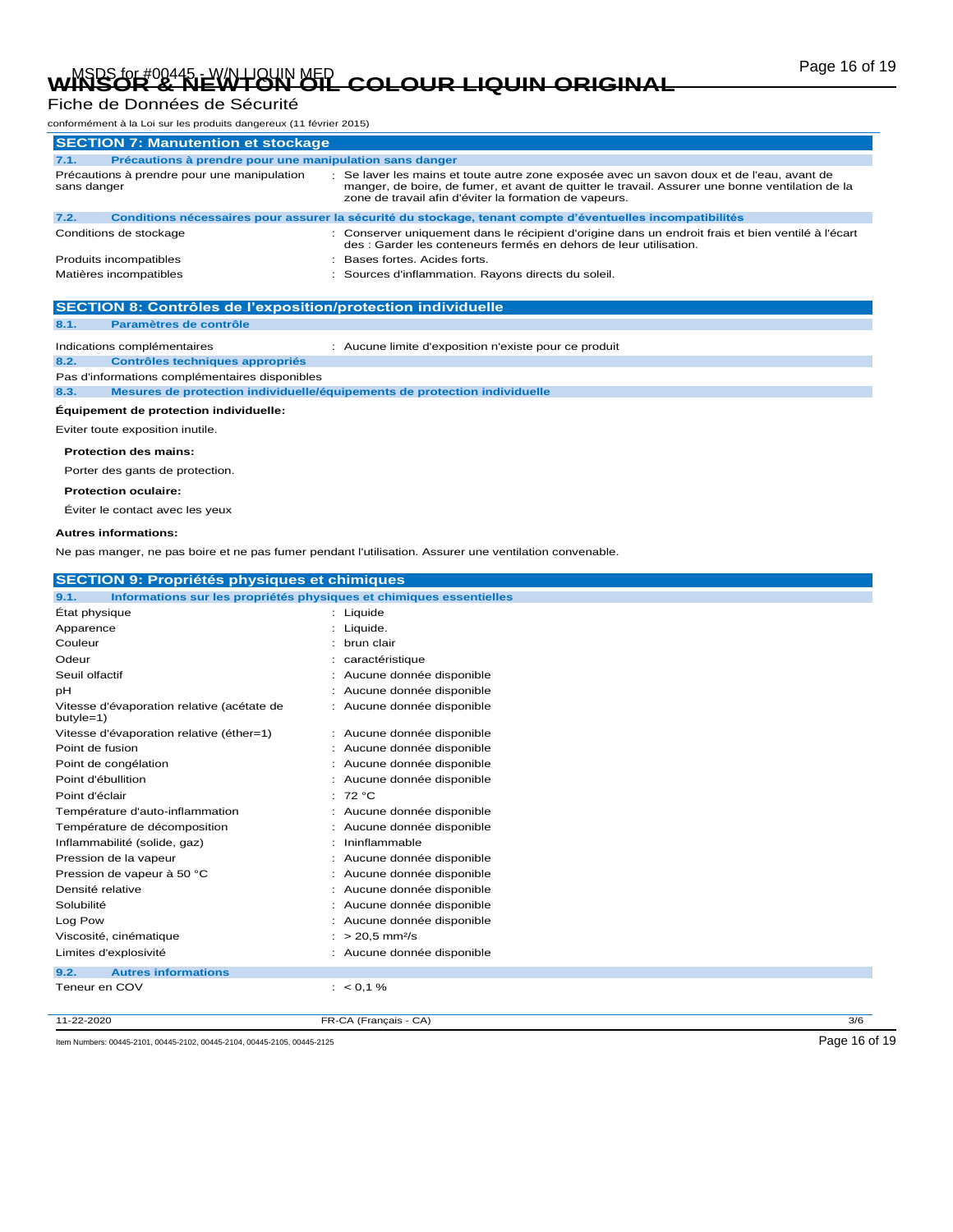# Page 17 of 19 MSDS for #00445 - W/N LIQUIN MED **WINSOR & NEWTON OIL COLOUR LIQUIN ORIGINAL**

### Fiche de Données de Sécurité

| Fiche de Donnees de Secunie                                                                                              |                                                                                                            |
|--------------------------------------------------------------------------------------------------------------------------|------------------------------------------------------------------------------------------------------------|
| conformément à la Loi sur les produits dangereux (11 février 2015)                                                       |                                                                                                            |
| <b>SECTION 10: Stabilité et réactivité</b>                                                                               |                                                                                                            |
| 10.1.<br><b>Réactivité</b>                                                                                               |                                                                                                            |
| Réactivité                                                                                                               | : Le produit n'est pas réactif dans les conditions normales d'utilisation, de stockage et de<br>transport. |
| Stabilité chimique                                                                                                       | Stable à température ambiante et dans les conditions normales d'emploi. Non établi.                        |
| Possibilité de réactions dangereuses                                                                                     | Aucune en utilisation normale. Non établi.                                                                 |
| Conditions à éviter                                                                                                      | Rayons directs du soleil. Températures extrêmement élevées ou extrêmement basses.                          |
| Matières incompatibles                                                                                                   | Acides forts. Bases fortes.                                                                                |
| Produits de décomposition dangereux                                                                                      | Monoxyde de carbone. Dioxyde de carbone. fumée.                                                            |
| <b>SECTION 11: Données toxicologiques</b>                                                                                |                                                                                                            |
| 11.1.<br>Informations sur les effets toxicologiques                                                                      |                                                                                                            |
| Toxicité Aiquë (voie orale)                                                                                              | : Non classé                                                                                               |
| Toxicité Aiguë (voie cutanée)                                                                                            | Non classé                                                                                                 |
| Toxicité aigüe (inhalation)                                                                                              | : Non classé                                                                                               |
| XYLENE (1330-20-7)                                                                                                       |                                                                                                            |
| ATE CA (Cutané)                                                                                                          | 1100 mg/kg de poids corporel                                                                               |
| ATE CA (Gaz)                                                                                                             | 4500 ppmV/4h                                                                                               |
| ATE CA (vapeurs)                                                                                                         | 11 mg/l/4h                                                                                                 |
| ATE CA (poussières, brouillard)                                                                                          | 1,5 mg/l/4h                                                                                                |
| 2-Butanone oxime (96-29-7)                                                                                               |                                                                                                            |
| ATE CA (Cutané)                                                                                                          | 1100 mg/kg de poids corporel                                                                               |
| Corrosion cutanée/irritation cutanée                                                                                     | : Non classé                                                                                               |
| Lésions oculaires graves/irritation oculaire                                                                             | Non classé                                                                                                 |
| Sensibilisation respiratoire ou cutanée                                                                                  | Peut provoquer une allergie cutanée.                                                                       |
| Mutagénicité sur les cellules germinales                                                                                 | Peut induire des anomalies génétiques.                                                                     |
| Cancérogénicité                                                                                                          | Peut provoquer le cancer.                                                                                  |
| Toxicité pour la reproduction                                                                                            | : Non classé                                                                                               |
| Toxicité spécifique pour certains organes cibles : Risque avéré d'effets graves pour les organes.<br>(exposition unique) |                                                                                                            |
| C11 - 14 n-alk iso alkanes, cyclics, < 2% aromatics                                                                      |                                                                                                            |
| Toxicité spécifique pour certains organes<br>cibles (exposition unique)                                                  | Risque avéré d'effets graves pour les organes.                                                             |
|                                                                                                                          | : Non classé                                                                                               |
| Toxicité spécifique pour certains organes cibles<br>(exposition répétée)                                                 |                                                                                                            |
| Danger par aspiration                                                                                                    | : Non classé.                                                                                              |
| <b>WINSOR &amp; NEWTON OIL COLOUR LIQUIN ORIGINAL</b>                                                                    |                                                                                                            |
| Viscosité, cinématique                                                                                                   | $> 20,5$ mm <sup>2</sup> /s                                                                                |
| Effets néfastes potentiels sur la santé humaine<br>et symptômes possibles                                                | : Compte tenu des données disponibles, les critères de classification ne sont pas remplis.                 |
| Symptômes/effets après contact avec la peau                                                                              | : Peut provoquer une allergie cutanée.                                                                     |
| <b>SECTION 12: Données écologiques</b>                                                                                   |                                                                                                            |
| 12.1.<br><b>Toxicité</b>                                                                                                 |                                                                                                            |
| Dangers pour le milieu aquatique – danger aigu<br>(à court terme)                                                        | : Non classé                                                                                               |
| Dangers pour le milieu aquatique - danger<br>chronique (à long-terme)                                                    | : Non classé                                                                                               |
| 12.2.<br>Persistance et dégradabilité                                                                                    |                                                                                                            |
| WINSOR & NEWTON OIL COLOUR LIQUIN ORIGINAL                                                                               |                                                                                                            |

| WINSOR & NEWTON OIL COLOUR LIQUIN ORIGINAL                               |                       |               |
|--------------------------------------------------------------------------|-----------------------|---------------|
| Persistance et dégradabilité                                             | Non établi.           |               |
| 11-22-2020                                                               | FR-CA (Français - CA) | 4/6           |
| ltem Numbers: 00445-2101, 00445-2102, 00445-2104, 00445-2105, 00445-2125 |                       | Page 17 of 19 |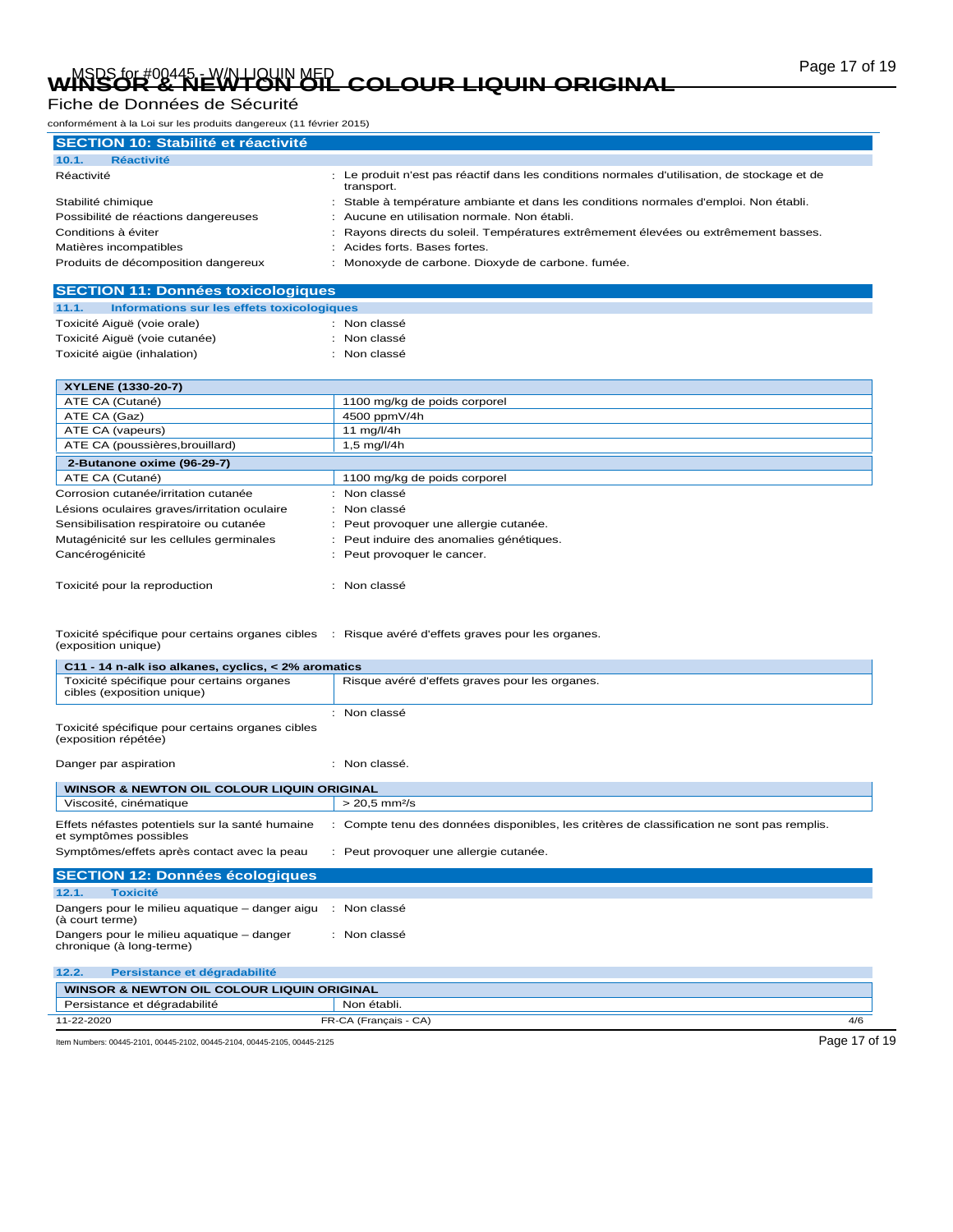# Page 18 of 19 MSDS for #00445 - W/N LIQUIN MED **WINSOR & NEWTON OIL COLOUR LIQUIN ORIGINAL**

### Fiche de Données de Sécurité

conformément à la Loi sur les produits dangereux (11 février 2015)

| 12.3.                                      | <b>Potentiel de bioaccumulation</b>            |                                       |
|--------------------------------------------|------------------------------------------------|---------------------------------------|
| WINSOR & NEWTON OIL COLOUR LIQUIN ORIGINAL |                                                |                                       |
|                                            | Potentiel de bioaccumulation                   | Non établi.                           |
|                                            |                                                |                                       |
| 12.4.                                      | Mobilité dans le sol                           |                                       |
|                                            | Pas d'informations complémentaires disponibles |                                       |
| 12.5.                                      | Autres effets néfastes                         |                                       |
| Ozone                                      |                                                | Non classé                            |
|                                            | Autres informations                            | Éviter le rejet dans l'environnement. |

| <b>SECTION 13: Données sur l'élimination</b>                                            |                                                                                                                 |
|-----------------------------------------------------------------------------------------|-----------------------------------------------------------------------------------------------------------------|
| Méthodes d'élimination<br>13.1.                                                         |                                                                                                                 |
| Recommandations pour le traitement du<br>produit/emballage                              | : Eliminer conformément aux règlements de sécurité locaux/nationaux en vigueur.                                 |
| Écologie - déchets                                                                      | Éviter le rejet dans l'environnement.                                                                           |
| <b>SECTION 14: Informations relatives au transport</b>                                  |                                                                                                                 |
| 14.1.<br>Description sommaire pour l'expédition                                         |                                                                                                                 |
| Conformément aux exigences de TMD                                                       |                                                                                                                 |
| <b>Transport des marchandises dangereuses (TMD)</b>                                     |                                                                                                                 |
| Le produit n'est pas un produit dangereux selon les règlements applicables au transport |                                                                                                                 |
| 14.2.                                                                                   | Informations relatives au transport/DOT (Ministère des transports des États-Unis)                               |
| Département des transports                                                              |                                                                                                                 |
| Le produit n'est pas un produit dangereux selon les règlements applicables au transport |                                                                                                                 |
| 14.3.<br><b>Transport aérien et maritime</b>                                            |                                                                                                                 |
| <b>IMDG</b>                                                                             |                                                                                                                 |
| Le produit n'est pas un produit dangereux selon les règlements applicables au transport |                                                                                                                 |
| <b>IATA</b>                                                                             |                                                                                                                 |
| Le produit n'est pas un produit dangereux selon les règlements applicables au transport |                                                                                                                 |
| <b>SECTION 15: Informations sur la réglementation</b>                                   |                                                                                                                 |
|                                                                                         | 15.1. Règlement sur les produits chimiques et contenants de consommation, 2001 (SOR/2001-269)                   |
|                                                                                         | Not classified according to the criteria of Consumer Chemicals and Containers Regulations, 2001 (SOR/2001-269). |
| 15.2. Réglementations internationales                                                   |                                                                                                                 |

Pas d'informations complémentaires disponibles

|                                                     |                               | <b>SECTION 16: Autres informations</b>                                                                                                                                                                                                                                                                  |
|-----------------------------------------------------|-------------------------------|---------------------------------------------------------------------------------------------------------------------------------------------------------------------------------------------------------------------------------------------------------------------------------------------------------|
|                                                     | Date d'émission               | $: 11 - 13 - 2020$                                                                                                                                                                                                                                                                                      |
| Sources des données                                 |                               | : RÈGLEMENT (CE) No 1272/2008 DU PARLEMENT EUROPÉEN ET DU CONSEIL du 16<br>décembre 2008 relatif à la classification, à l'étiquetage et à l'emballage des substances et des<br>mélanges, modifiant et abrogeant les directives 67/548/CEE et 1999/45/CE et modifiant le<br>règlement (CE) no 1907/2006. |
| Autres informations                                 |                               | : $Aucun(e)$ .                                                                                                                                                                                                                                                                                          |
|                                                     | Textes complet des phrases H: |                                                                                                                                                                                                                                                                                                         |
| Liquide et vapeurs inflammables<br>H <sub>226</sub> |                               |                                                                                                                                                                                                                                                                                                         |

| 11-22-2020 |                   | FR-CA (Français - CA)                                                              | 5/6 |
|------------|-------------------|------------------------------------------------------------------------------------|-----|
|            | H340              | Peut induire des anomalies génétiques                                              |     |
|            | H332              | Nocif par inhalation                                                               |     |
|            | H318              | Provoque des lésions oculaires graves                                              |     |
|            | H317              | Peut provoquer une allergie cutanée                                                |     |
|            | H315              | Provoque une irritation cutanée                                                    |     |
|            | H312              | Nocif par contact cutané                                                           |     |
|            | H <sub>304</sub>  | Peut être mortel en cas d'ingestion et de pénétration dans les voies respiratoires |     |
|            | H <sub>22</sub> 7 | Liquide combustible                                                                |     |
|            |                   |                                                                                    |     |

Item Numbers: 00445-2101, 00445-2102, 00445-2104, 00445-2105, 00445-2125 Page 18 of 19